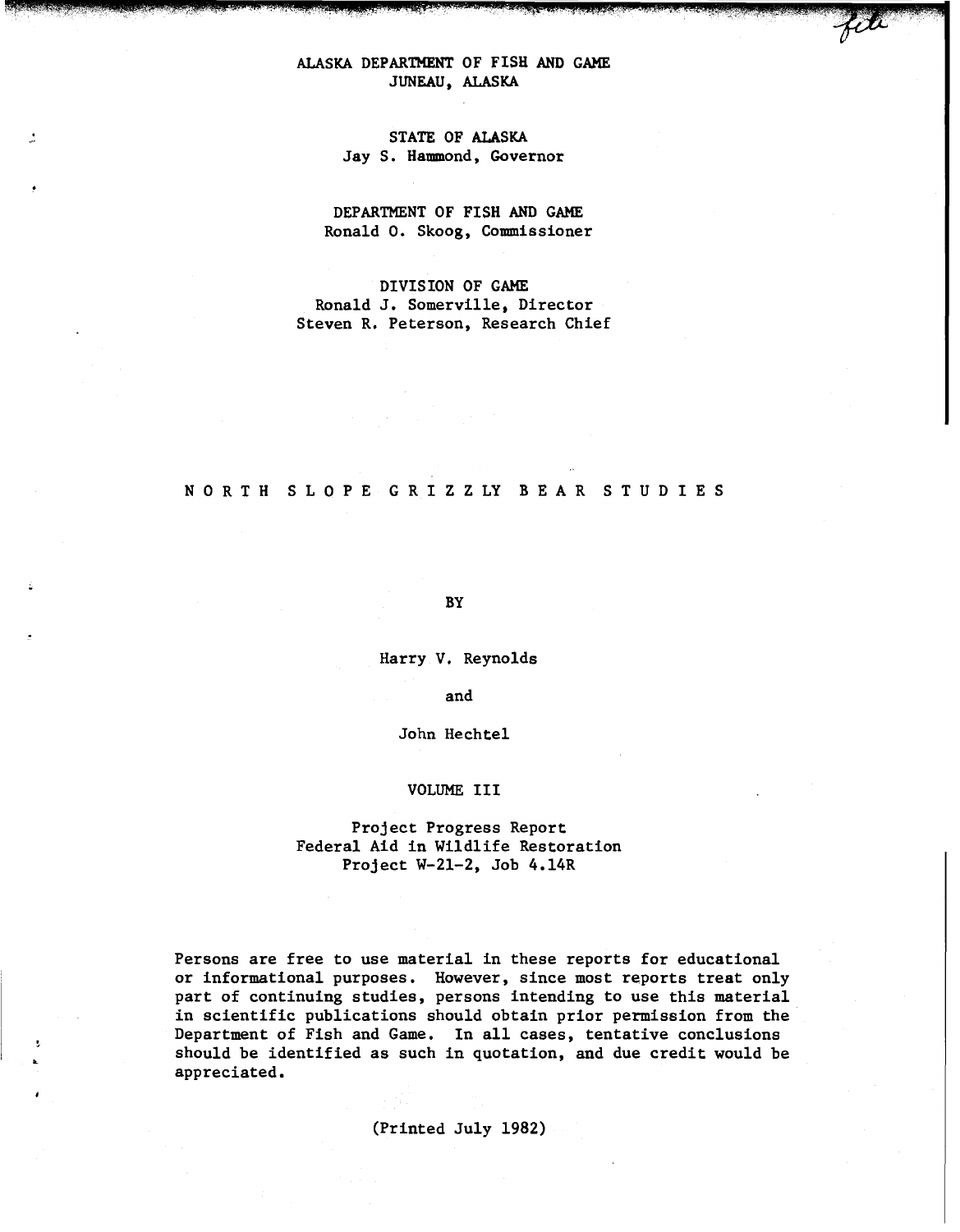JOB PROGRESS REPORT (RESEARCH)

| State:       | Alaska       |                                    |                                                                                                                                      |
|--------------|--------------|------------------------------------|--------------------------------------------------------------------------------------------------------------------------------------|
| Cooperators: |              | Harry V. Reynolds and John Hechtel |                                                                                                                                      |
| Project No.: | $W - 21 - 2$ |                                    | Project Title: Big Game Investigations                                                                                               |
| $Job No.$ :  | 4.14R        | Job Title:                         | Structure, Status,<br>Reproductive Biology,<br>Movement, Distribution,<br>and Habitat Utilization<br>of a Grizzly Bear<br>Population |

Period Covered: July 1, 1980 through June 30, 1981

#### **SUMMARY**

Specific aspects of grizzly bear population biology in the western Brooks Range were studied during 1981. These included age at 1st production of offspring, length of reproductive life, litter size, reproductive interval, and mortality of young. During 1977-81, the mean litter size for 49 litters was 2.00 per (range 1.63 to 2.50) year. This variability illustrates the importance of long-term studies to set harvest levels for bears. Mean reproductive interval in this area will be at least 4.0 years. Mortality rates for offspring accompanied by marked<br>adult females remained high: cub mortality 46%, yearling adult females remained high: mortality 11%, and 2-year-old mortality, 16%. To examine causes of cub mortality, 3 females with cubs were kept under intensive observation from 8 May to 15 June. The 2 females which remained near their dens during the first 2 weeks after emergence also stayed close to their cubs. These sows were successful in raising cubs until at least September. In contrast, the other female left her den shortly after emergence and occasionally left her cubs on talus slopes while she foraged as far as 4 km away. By September, only 1 of her 3 cubs survived.

Key words: Alaska, cub mortality, grizzly bears, litter size, population biology, reproductive interval.

i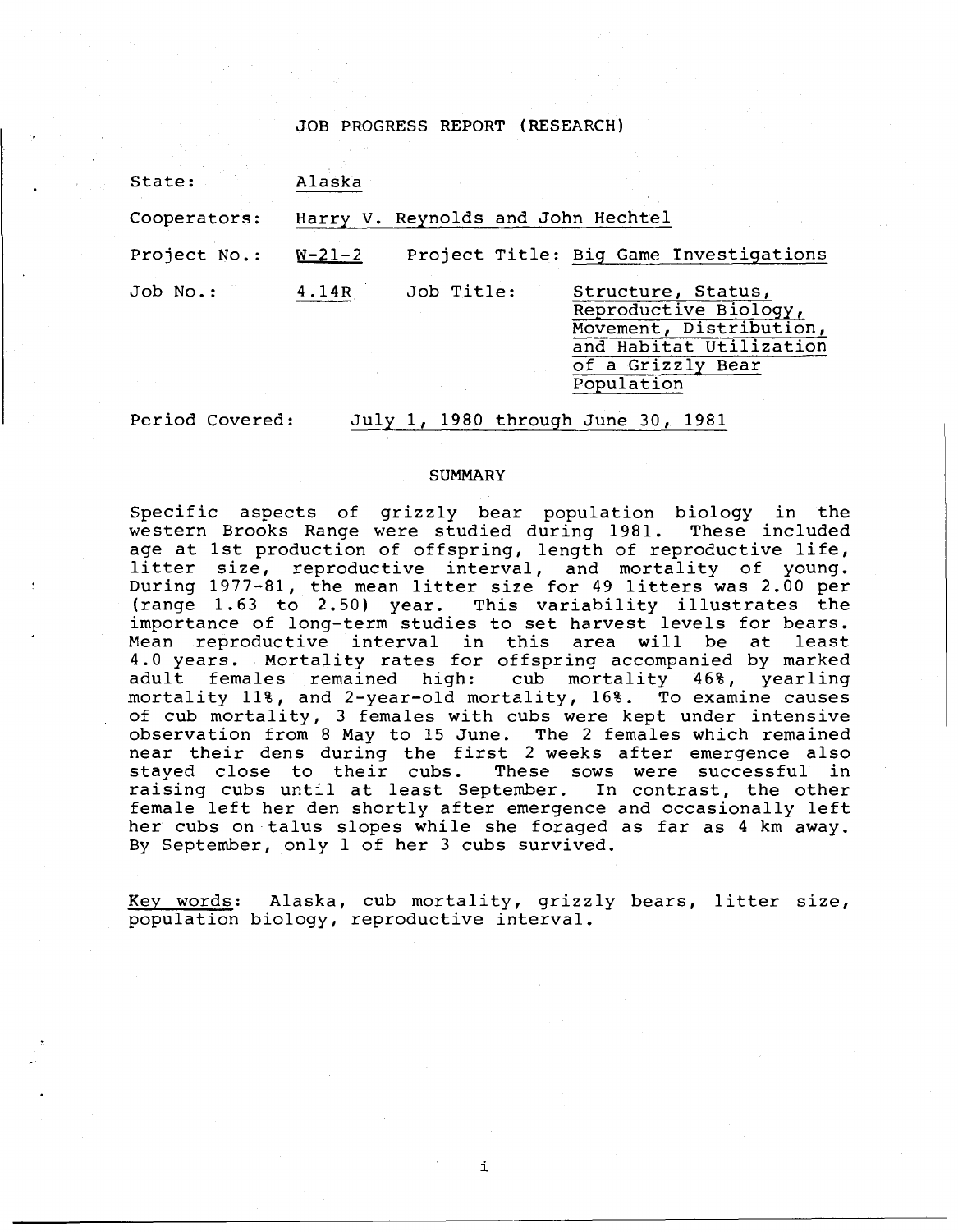#### **CONTENTS**

| Findings and Discussion 4   |  |
|-----------------------------|--|
| Reproductive Biology 4      |  |
|                             |  |
| Movement and Home Range. 12 |  |
|                             |  |
|                             |  |
|                             |  |
|                             |  |

#### BACKGROUND

The brown/grizzly bear (Ursus arctos) populations inhabiting the mountains and foothills of the Brooks Range are very susceptible to the impacts of increased human population, to development, and to overexploitation by hunting. In this region, the grizzly is co overexprofundion by nunting. In this region, the grizzly I<br>at the northern extent of its range. Consequently, food avail ability during summer is short, reproductive potential low, home ranges large, and little cover is available (Crook 1971, 1972; Reynolds 1974, 1976, 1980; Reynolds et al. 1976). Exploration and development of oil and mineral resources can only be expected<br>to continue. Improved access will probably increase bear-human Improved access will probably increase bear-human conflicts. Confrontations could result in depletion of grizzly populations unless pertinent population information is gathered.

Investigations of grizzly bears conducted in the central Brooks Range have included those by Rausch (1969) on dentition and Crook (1971, 1972) on survey techniques, distribution, and abundance. In the eastern Brooks Range, survey techniques, population discreteness, denning characteristics, movement, and population characteristics were studied (Quimby 1974; Quimby and Snarski 1974; Reynolds 1974, 1976; Reynolds et al. 1976).

In the western Brooks Range, intensive studies designed to provide baseline information on grizzly bear population structure, reproductive biology, movement characteristics, and habitat utilization were conducted in 1977 and 1978 (Reynolds<br>1978). In 1979, these studies continued on a much-reduced scale 1978). In 1979, these studies continued on a much-reduced scale and included investigations of grizzly bear predation on caribou<br>(Rangifer tarandus) (Reynolds 1980). These studies have (Rangifer tarandus) (Reynolds 1980) . These studies have addressed many of the information gaps in the knowledge of grizzly bear ecology in the Brooks Range.

Some questions concerning arctic grizzly bear biology require long periods of study because these bears are long-lived and exhibit low reproductive rates. Fieldwork during 1980 and 1981 was directed toward those aspects of bear biology which require<br>long-term investigation. Those aspects include: factors long-term investigation. affecting age at first production of young, the reproductive interval, causes of cub mortality, survival rates, emigration of

 $[1]$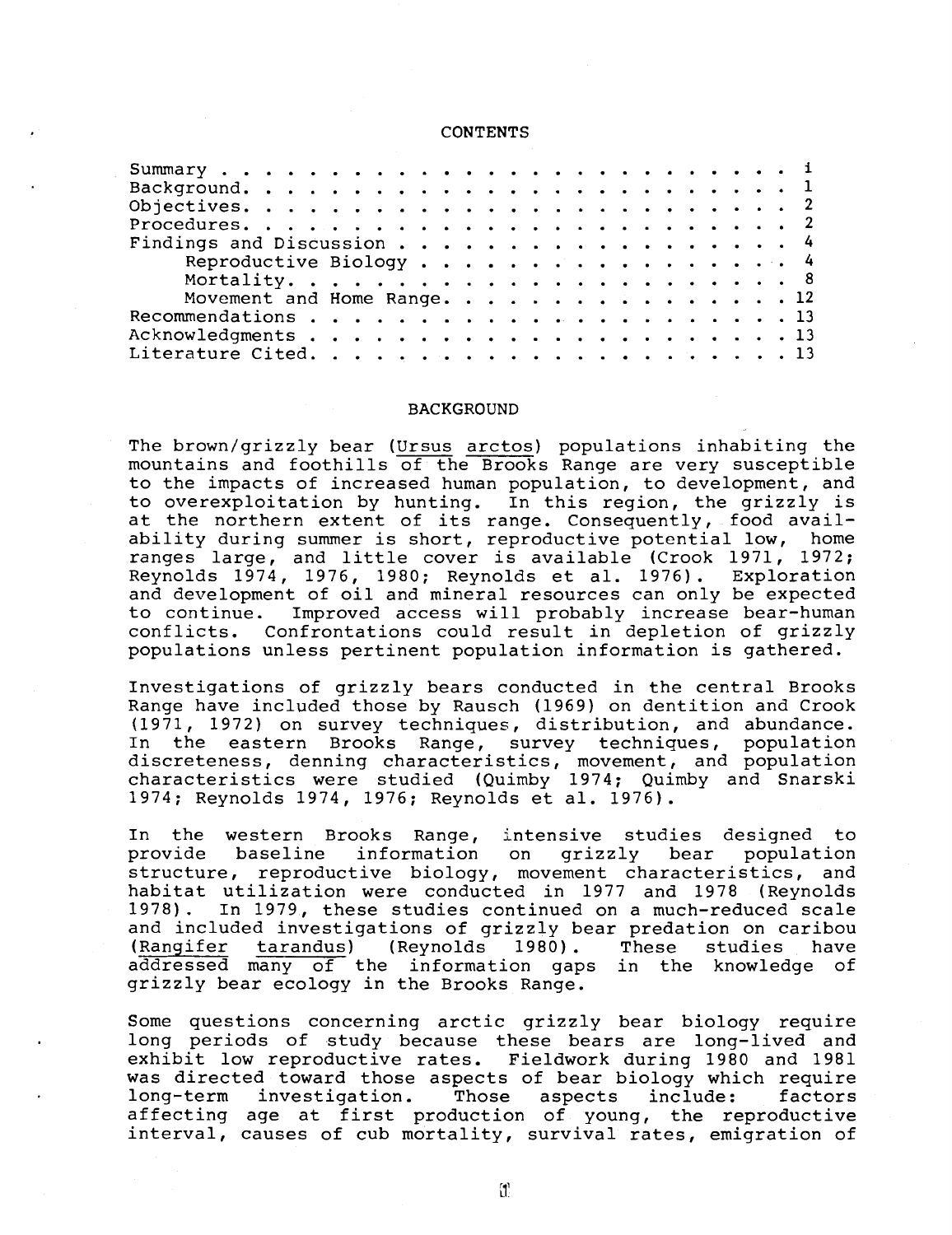young bears, and impacts of human disturbance including gas and oil exploration and development. Because the population size has been established and the majority of bears in the study area are marked, much of these additional data can be collected with minimum effort and expense.

#### OBJECTIVES

To determine the movement patterns, structure, size, status, reproductive biology, denning characteristics, and mortality rates of the grizzly bear population, and to assess potential effects of human disturbance on grizzlies in the western Brooks Range. During this reporting period, the major research effort was directed toward determining the reproductive biology and mortality rates for the population.

#### PROCEDURES

During 1977 through, 1981, intensive studies were carried out in a  $5,200$  km<sup>2</sup> (2,000 mi<sup>2</sup>) area in the mountains and foothills of the western Brooks Range. The approximate boundaries of the study area were the following: Archimedes Ridge (69°10'N latitude) on the north, the Kokolik River on the west, the crest of the Brooks Range on the south, and a line running from Thunder Mountain to the Utukok River (160°15'W longitude) on the east (Fig. 1).

During 1977-79, baseline data were collected on population size, structure, movement patterns, habitat utilization, and denning characteristics. Parameters describing productivity, especially reproductive interval and survival of young, must be recorded over a 5- to 10-year period to be accurate. Field investigations during 1980-81 were oriented toward studying these long-term<br>aspects of reproductive biology. In addition, data were aspects of reproductive biology. In addition, data were collected regarding migration, changes in movement and home range<br>use, as well as fidelity to areas used in denning. This informause, as well as fidelity to areas used in denning. tion was determined from observations of radio-collared or individually marked bears (Appendix A). Since baseline information for the study population was described previously (Reynolds 1978, 1980, 1981), this report will contain only data gathered in 1981 or, where appropriate, information which substantially affects previous calculations.

During 1981, fieldwork was again conducted from the base camp at<br>Driftwood Creek airstrip near the Utukok River. Observations Driftwood Creek airstrip near the Utukok River. Observations<br>were made from 5 May through 14 June, on 9 July, and through 14 June, 19-22 September. To determine causes of cub mortality, 2 field crews made intensive observations of radio-collared females with cubs and followed these family groups on foot. In addition, all radio-collared females with cubs were located daily by aircraft, weather permitting. Oversummer survival of all radio-collared bears, including family groups, was assessed from observations made during September.

2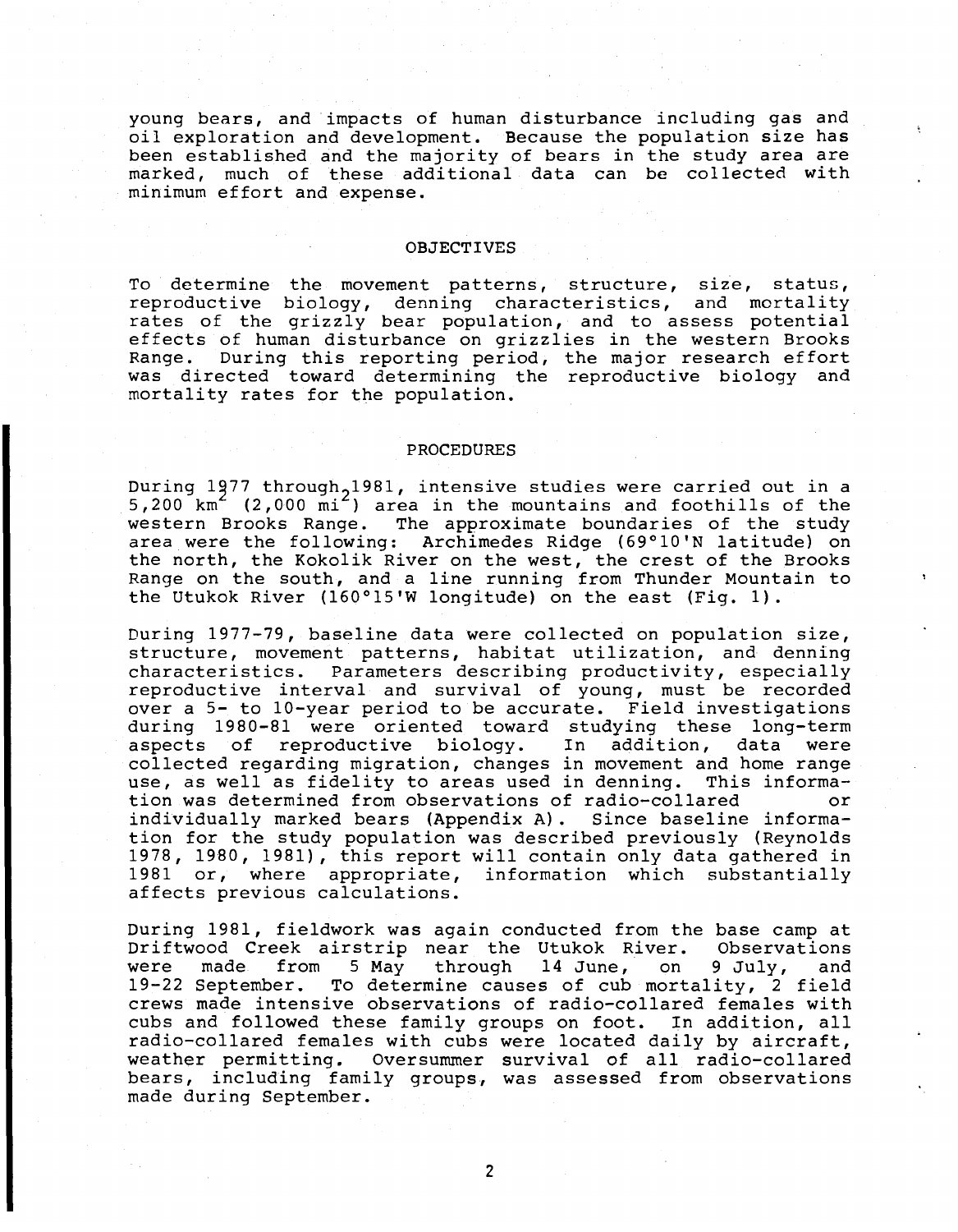

Figure 1. Grizzly bear study area in the western Brooks Range.

 $\pmb{\omega}$ 

 $\mathcal{L}^{\mathcal{L}}$ 

 $\bullet$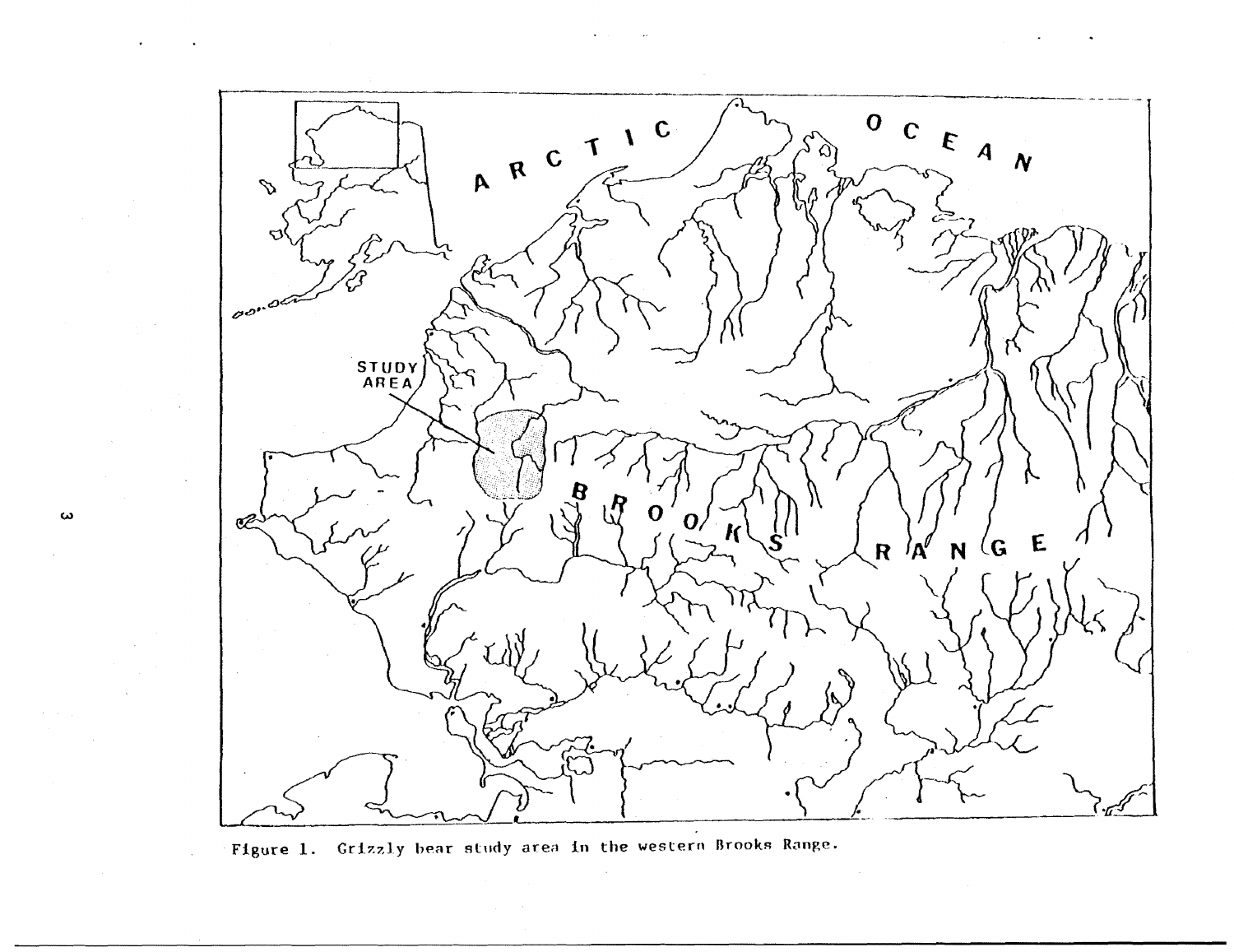## FINDINGS AND DISCUSSION

# Reproductive Biology

During 1980-81, special effort was made to monitor changes in the reproductive status of previously marked females. The reproductive status of previously marked females. The<br>reproductive history of 45 potentially productive females confirm patterns reported in past reports (Table 1; Reynolds 1978, 1980, 1981).

Reproductive rates for bears depend upon age at 1st production of young, length of productive life of females, length of the reproductive cycle or reproductive interval, and average litter size (Craighead et al. 1974). In Alaska, the age at sexual maturity for brown/grizzly bears has ranged from 3.5 to 6.5 years on the Alaska Peninsula and Kodiak Island (Hensel et al. 1969; Glenn et al. 1976) and 6.5 to 12.5 years in the eastern Brooks Range (Reynolds 1976). In southwestern Yukon Territory, Pearson (1972) concluded females are first capable of conception at 6.5 years, but in northern Yukon Territory, age at 1st conception was 7.5 years. In Yellowstone National Park, Craighead et al. (1969) reported females bred at 4.5 to 8.5 years and had their first cubs the following spring. Moreover, they observed that some 3.5-year-old females copulated, but none were accompanied by cubs the following spring.

The average age of females at their 1st production of young during 1977-79 was calculated at 8.4 years (n= 11; Reynolds 1980). During 1980, 5 additional observations were made which During 1980, 5 additional observations were made which resulted in a calculated mean age of 8.1 years (Reynolds 1981). During the 1981 season, only  $1$  observation could change this value. Female No. 1087 bred for the 1st time as a 5-year-old; Female No. 1087 bred for the 1st time as a 5-year-old; however, whether she will produce her 1st litter as a 6-year-old will not be known until 1982. Calculations are based on actual observations and extrapolations; the results represent minimum values. Actually, 1st breeding and production of offspring is probably more closely related to the nutritional status and weight of a female than to age. Subsequent litters and survival<br>of cubs is also likely tied to nutrition. Adequate data to of cubs is also likely tied to nutrition. substantiate this relationship will be difficult to obtain in the western Brooks Range because of the high costs of capture operations; however, the relationship has been shown for black bears (Ursus americanus) in Minnesota (Rogers 1976) and Idaho (Beecham 1980, Reynolds and Beecham 1980).

Litter sizes ranged from 1 to 3. The mean size of 49 litters over the 5-year period was 2. 00 but ranged from 1. 63 to 2. 50 among years (Table 2). Such variability has far-reaching management implications because litter size may greatly affect the calculations of productive capacity. For example, using the 1980 litter size of 1.63, calculation of the reproductive rate for the population yields a mean rate of 0.40 cubs/adult female/year. If, on the other hand, the 1981 litter size of 2.50 was used, the mean reproductive rate would be 0. 62 cubs/adult female/year, an increase of 53% over the 1980 figures. Further,

 $\mathcal{L}$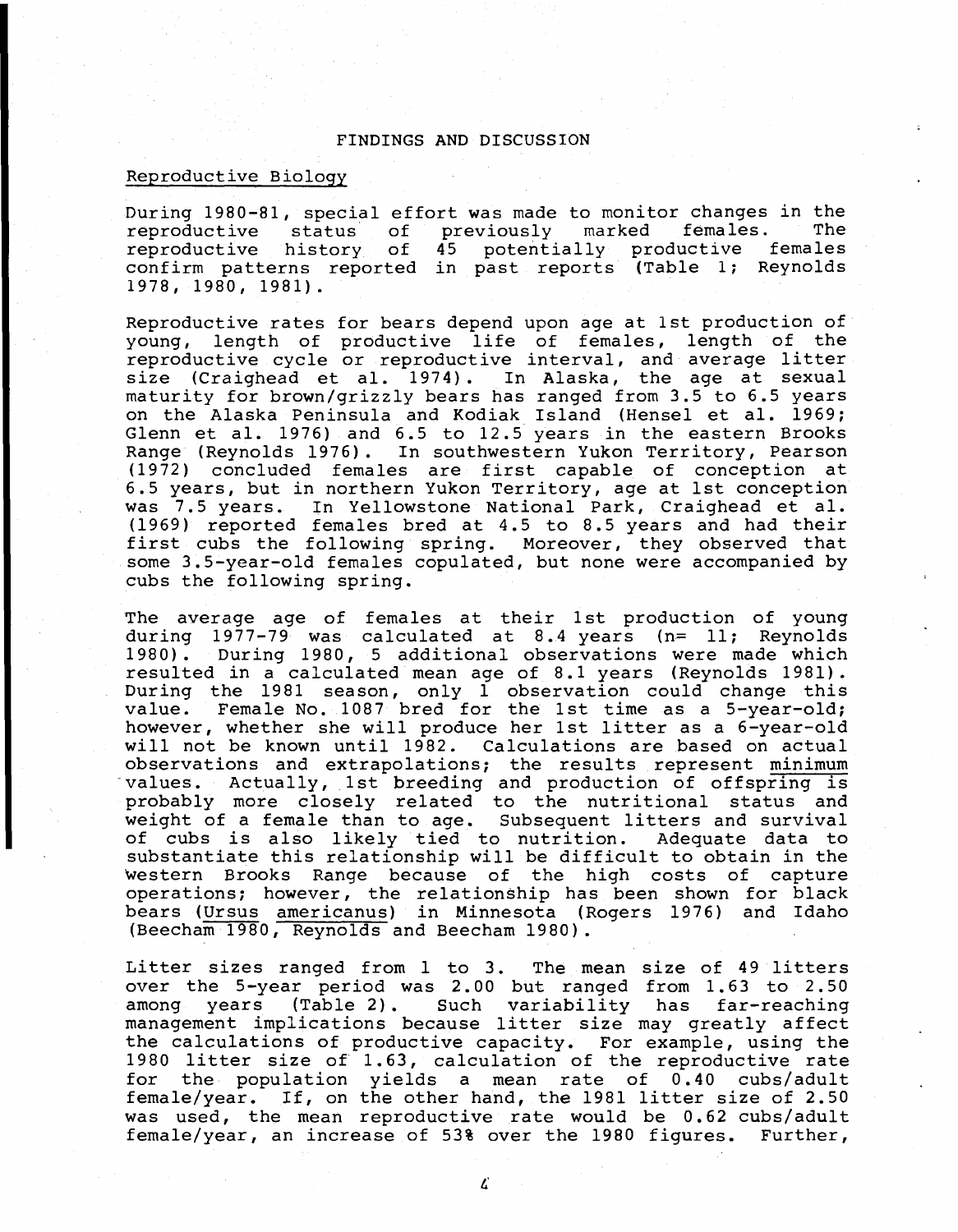| Bear                          | $Age^b$ in |                            |                             | Reproductive history and litter size <sup>C</sup> |                                |                            |              |                                                 |
|-------------------------------|------------|----------------------------|-----------------------------|---------------------------------------------------|--------------------------------|----------------------------|--------------|-------------------------------------------------|
| no.                           | 1981       | Offspring no.              | 1977                        | 1978                                              | 1979                           | 1980                       | 1981         | Comments                                        |
| $1085^{d}$                    | 22.5       |                            | B                           | B                                                 | NB?                            | NB                         | UN           | offspring prior 1977                            |
| $1086^d$                      | 19.5       | 1087, 1164; 2UM            | $2$ yr $1g$                 | $2 \, 2yr$                                        | $2 \frac{3 \text{yr}}{B}$      | 2 cubs                     | UN           | mortality: entire family 1980                   |
| 1087                          | 5.5        | none                       |                             |                                                   |                                | NB                         | $\mathbf{B}$ | offspring of no. 1086                           |
|                               | 8.5        | $2$ UM                     | <b>NB</b>                   | $\mathbf{B}$                                      | 2 cubs                         | U <sub>N</sub>             | UN           | no offspring prior 1977                         |
| $\frac{1089}{1090}$ d         | 20.5       | 3 <sub>U</sub> M           | $3$ yrlg                    | 32yr                                              | $3 \frac{3 \text{yr}}{3}$      | <b>UN</b>                  | $\,$ UN $\,$ | probable mortality                              |
| 1092                          | 12.5       | 1093                       | 1 cub                       | 1 yr1g                                            | 12yr                           | B                          | $\, {\bf B}$ |                                                 |
| 1095                          | 10.5       | none                       | ?B                          | ?B                                                | <b>UN</b>                      | <b>UN</b>                  | <b>UN</b>    | no offspring prior 1977                         |
| 1097                          | 12.5       | $2$ UM                     | $\, {\bf B}$                | $\mathbf{B}$                                      | 2 $\text{cubs/B}$              | 2 $\text{cubs/B}$          |              | 3 cubs no offspring prior 1977                  |
| 1100                          | 10.5       | 2 <sub>UM</sub>            | <b>NB</b>                   | $\mathbf{B}$                                      | 2 $cubs/B$                     | $\mathbf{B}$               | <b>UN</b>    | no offspring prior 1977                         |
| 1102                          | 6.5        | 1180, 1181                 | <b>NB</b>                   | NB                                                | ?B                             | 2 cubs                     | B            | no offspring prior 1977                         |
| 1104                          | 13.5       | 1101?, 1102?;<br>1UM; 1177 | 2 $2yr$ ?/B                 | 1 $\text{cub}/\text{B}$                           | $1$ cub                        | $1$ yr $1g$                |              | 1 2-yr 1101, 1102 probable<br>offspring         |
| 1105                          | 11.5       | 1UM; 1173, 1174            | $\mathbf{B}$                | $\mathbf{B}$                                      | $1 \text{ cub}/B$              | $2$ cubs                   |              | 2 ylgs no offspring prior 1977                  |
| 1106                          | 13.5       | 1107, 1108, 1109           | 3 cubs                      | $2 \text{ yr1g}$                                  | dead                           |                            |              | mortality: 1 yr1g 1978;<br>1106 (& 2 2yr?) 1979 |
| 1110                          | 28.5       | 1160, 1161                 | $\mathbf{B}$                | $2$ cubs                                          | $2 \text{ yr1g}$               | $2 \, 2yr$                 |              | 2 3-yr offspring prior 1977                     |
| 1111                          | 18.5       | 1112, 1113; 3UM            | $2 \frac{4}{yr}$ B B        |                                                   | $3 \text{ cubs}/B$<br>UN       |                            | UN           |                                                 |
| 1118                          | 21.5       | $2$ UM                     | B                           | $2$ cubs                                          | $2$ yr $1g$                    | $\,$ UN $\,$               | <b>UN</b>    | offspring prior 1977                            |
| 1119                          | 10.5       |                            | B                           | $\mathbf{B}$                                      | UN                             | UN                         | <b>UN</b>    | offspring prior 1977                            |
| 1121,                         | 15.5       | 1122, 1123                 | 2 cubs                      | $2$ yrlg                                          | $2yr/B2$ cubs                  |                            | <b>UN</b>    |                                                 |
| 1127 <sup>d</sup>             | 26.5       |                            | B                           | UN                                                | <b>UN</b>                      | UN                         | UN           | offspring prior 1977                            |
| 1128                          | 11.5       | 1129; 3UM cubs             | $1 \text{ yr1g/B}$          | $3$ cubs                                          | UN                             | UN                         | <b>UN</b>    |                                                 |
| 1130                          | 25.5       | 2UM                        | $2$ cubs                    | 1 yr1g                                            | UN                             | UN                         | UN           | mortality: 1 cub/yrlg<br>197778                 |
|                               | 18.5       | 1135, 1136, 1137           | $3$ yrlg                    | $2 \, 2yr$                                        | $2 \frac{3yr}{B}$ ? cubs?/B? B |                            |              | mortality: 1 2yr 1978                           |
| $\frac{1134}{1138}\mathrm{d}$ | 24.5       | 1151, 1152, 1153           | $2 \, 2yr$ ,<br>$1$ yr $1g$ | $2 \, 3yr$ , UN<br>$1 \, 2yr$                     | $\,$ UN $\,$                   |                            | UN           | possible adoption of<br>young                   |
| 1139                          | 14.5       | 1140, 1141                 | B                           | $2$ cubs                                          | $2 \text{ yr1g}$               | $2 \frac{2 \text{ yr}}{B}$ | $3$ cubs?    |                                                 |
| 1142                          | 17.5       |                            |                             | B                                                 | UN                             | UN                         |              | UN offspring prior 1978                         |
| 1143                          | 12.5       | 1144, 1UM                  | 2 cubs                      | $2$ yrlg                                          | $2$ $2yr$ UN                   |                            | UN           |                                                 |
| 1146                          | 17.5       | 1145, 1UM                  | $12$ yr $1g$                | $1 \, 2yr$                                        | $1 \frac{3yr}{B}$ UN           |                            | UN           | probable yrlg mortality                         |

Table 1. Reproductive history and litter size for female grizzlies in the western Brooks Range.<sup>a</sup>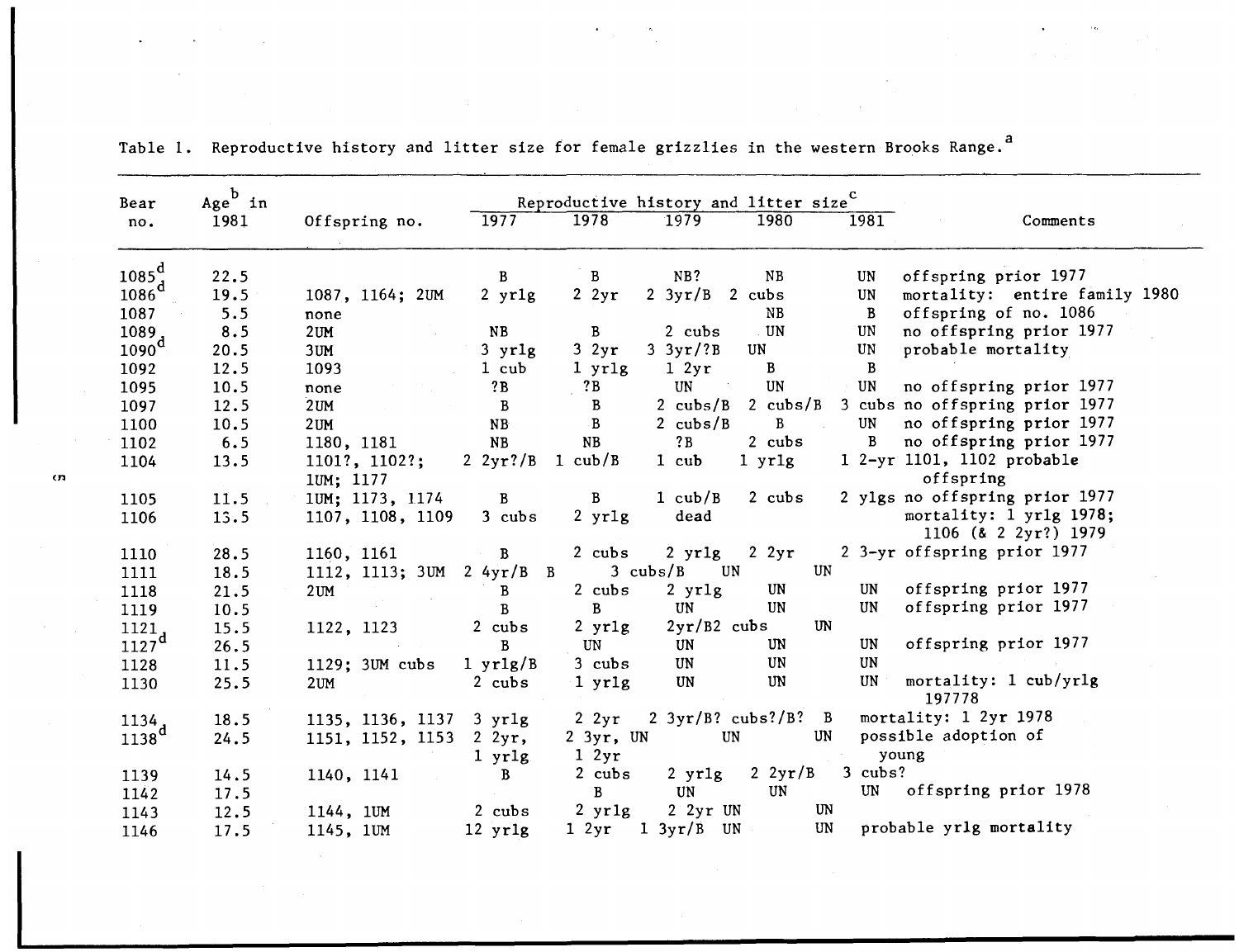Table 1. Continued

| Bear      | $Age^b$ in |                 |                   | Reproductive History and Litter Size <sup>C</sup> |                   |                        |              |                                                           |
|-----------|------------|-----------------|-------------------|---------------------------------------------------|-------------------|------------------------|--------------|-----------------------------------------------------------|
| no.       | 1981       | Offspring no.   | 1977              | 1978                                              | 1979              | 1980                   | 1981         | Comments                                                  |
| 1154      | 15.5       | 1155            | $1$ cub           | $1$ yr $1g$                                       |                   | $1 \frac{3yr}{B}$ cubs |              |                                                           |
| 1156      | 9.5        |                 |                   |                                                   | 12yr              |                        |              |                                                           |
|           |            | none            |                   | В                                                 | UN                | <b>UN</b>              | UN           | no offspring prior 1978                                   |
| 1158      | 10.5       | none            |                   | $\bf{B}$                                          | <b>UN</b>         | UN                     | <b>UN</b>    | no offspring prior 1978                                   |
| 1166      | 11.5       | none            |                   | UN                                                | ? B               | B                      |              | 3 cubs no offspring prior 1978;<br>mortality: 2 cubs 1981 |
| 1167      | 12.5       | 1168            |                   | $\, {\bf B}$                                      | $1$ cub           | B                      | B            | lost cub fall 1979/spring 1980                            |
| 1169      | 12.5       | 1170, 1171      |                   | UN                                                | B                 | 2 cubs                 | $\mathbf{B}$ | mortality: offspring 198081                               |
| 1176      | 19.5       | none            |                   | UN                                                | UN                | B                      | 2 cubs       |                                                           |
| 1178      | 14.5       | 1179            | $\, {\bf B}$      | 12 cubs                                           | $12$ yr $1g$      | $1 \, 2yr1 \, 3-yr/B$  |              |                                                           |
| <b>UM</b> |            | 2 <sub>UM</sub> | 2 cubs            | $2$ yr $1g$                                       | UN                | UN                     | UN           |                                                           |
| <b>UM</b> |            | 3UM             | B                 |                                                   | UN                |                        |              |                                                           |
|           |            |                 |                   | $3$ cubs                                          |                   | UN                     | UN           | possible mortality:<br>1 cub 1978                         |
| <b>UM</b> |            | 2UM             | В                 | 2 cubs                                            | $2$ yr $1g$       | UN                     |              |                                                           |
| <b>UM</b> |            | 2UM             | B                 | $2$ cubs                                          | $12 \text{ yr1g}$ | 2yr<br>1               |              |                                                           |
| UM        |            | 2UM             | $2$ cubs          | UN                                                | UN                | UN                     |              |                                                           |
| <b>UM</b> |            | 1162, 1163      | $\cdot$ 2<br>yrlg | 2 $2yr/?B$                                        | UN                | UN                     |              |                                                           |
| UM        |            | 3UM             | $3$ yr $1g$       | UN                                                | <b>UN</b>         | UN                     |              |                                                           |
| <b>UM</b> |            | 2UM             | 2 2yr UN          |                                                   | UN                | UN                     |              |                                                           |
| UM        |            | 3UM             |                   | B                                                 | $3$ cubs          | UN                     |              |                                                           |
| <b>UM</b> |            | 2 <sub>UM</sub> | B                 | 2 cubs                                            | $2$ yr $1g$       | $2 \, 2yr$             |              |                                                           |

 $a$  Designations are as follows: UM=unmarked; UN=unobserved; B=bred during that season; NB=did not breed; cub, yrlg, 2yr, 3yr=female accompanied by cub, yearling, 2yearold, or 3yearold young; cub/B=cubs lost prior to breeding season, subsequent breeding by female; yr1g/B, 2yr/B, etc.=offspring weaned, then subsequent breeding by female.

 $<sup>b</sup>$  These ages were determined from cementum annuli during the year of capture, but the ages reported here include</sup> years subsequent to the bear's capture. However, in cases of bears known or presumed dead, the data listed represent their ages when last known to be alive.

c Litter sizes should be viewed as minimum since mortality to other offspring may have occurred prior to observation. Presumed dead. No sightings were made within known home ranges after repeated intensive searches. c

൹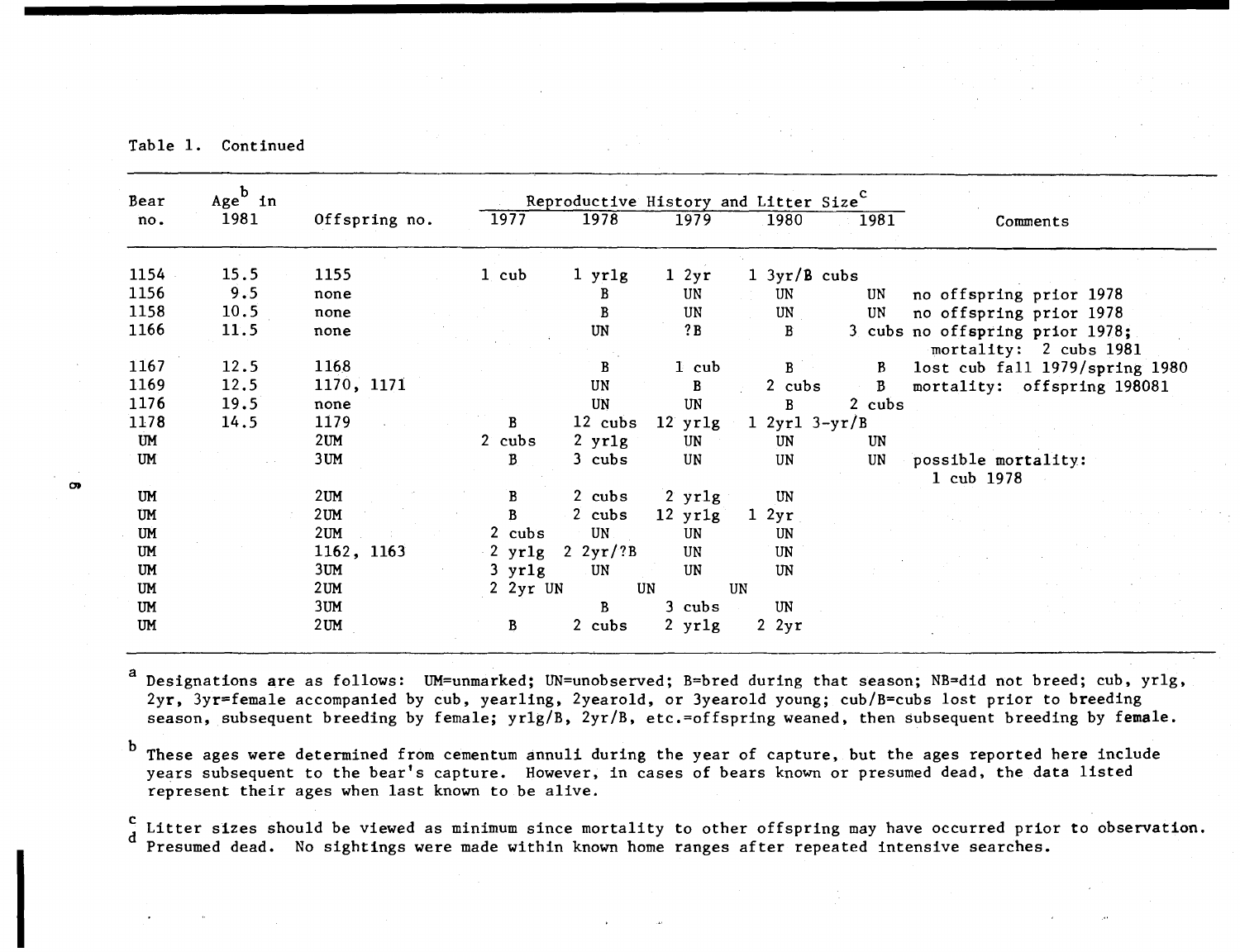|                                      | Age of offspring when first observed or captured |                                    |                                          |                                   |                                                |                                      |  |  |  |  |  |  |
|--------------------------------------|--------------------------------------------------|------------------------------------|------------------------------------------|-----------------------------------|------------------------------------------------|--------------------------------------|--|--|--|--|--|--|
|                                      | Year Cubs/litters                                |                                    | Ylgs/litters 2-yr/litters                | $3 - yr/litters$                  | Total                                          | Litter<br>size                       |  |  |  |  |  |  |
| 1977<br>1978<br>1979<br>1980<br>1981 | 15/8<br>17/8<br>15/8<br>13/8<br>15/6<br>75738    | 16/7<br>0<br>2/1<br>0<br>0<br>18/8 | 2/1<br>0<br>1/1<br>Ω<br>$\overline{372}$ | 2/1<br>0<br>0<br>$\overline{271}$ | 35/17<br>17/8<br>17/9<br>14/9<br>15/6<br>98/49 | 2,06<br>2.13<br>1.89<br>1.63<br>2.50 |  |  |  |  |  |  |
| mean<br>litter<br>size               | 1.97                                             | 2.25                               | 1.50                                     | 2.00                              | 2.00                                           |                                      |  |  |  |  |  |  |

|  |              |  |  |  | Table 2. Litter sizes for grizzly bears in the western Brooks Range, |  |
|--|--------------|--|--|--|----------------------------------------------------------------------|--|
|  | $1977 - 81.$ |  |  |  |                                                                      |  |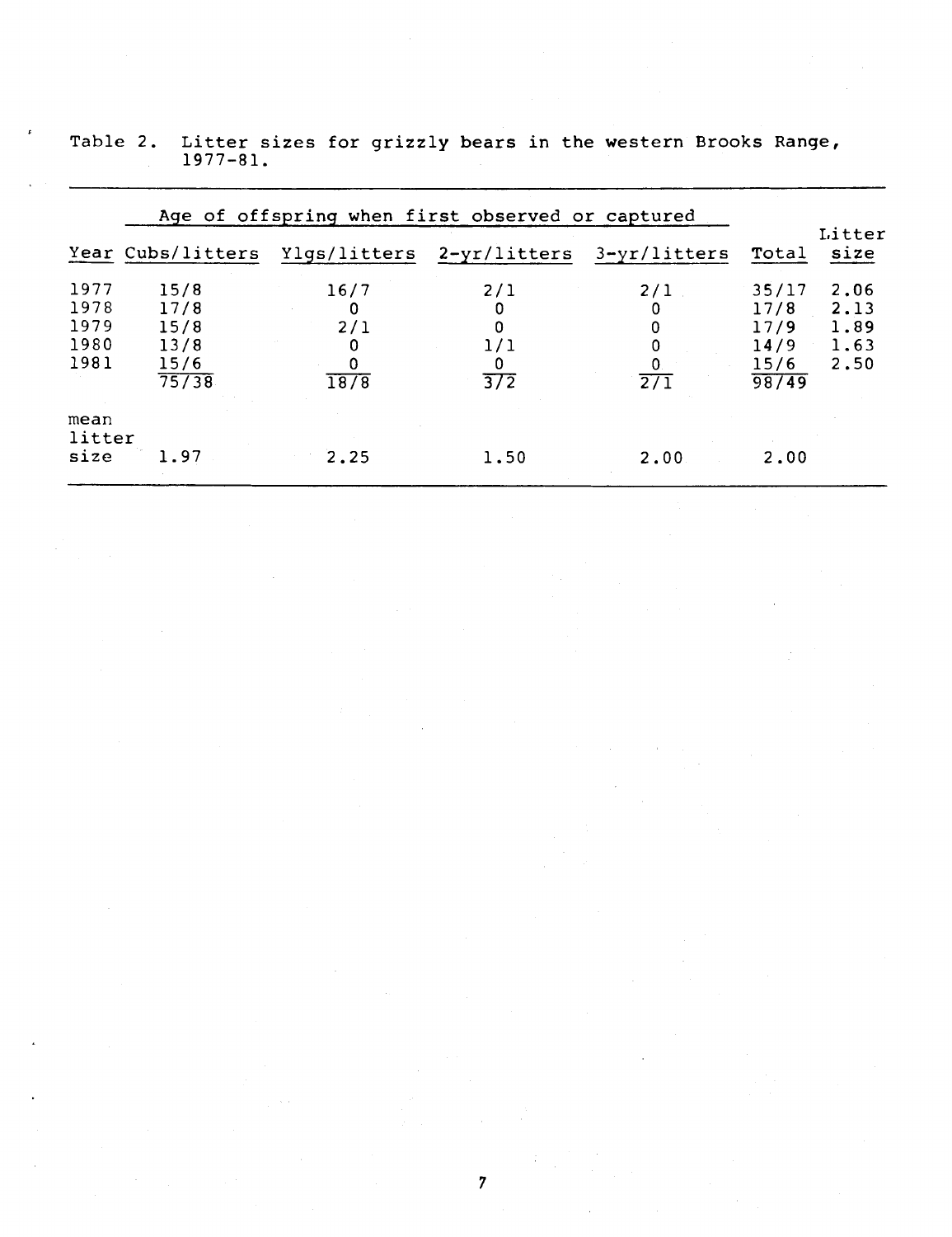if reproductive rates were calculated using high litter sizes found during 1 or 2 years, levels of sustained yield would be overestimated, possibly resulting in overharvest of bear popula-<br>tions. These differences illustrate the importance of gathering These differences illustrate the importance of gathering such information from long-term studies prior to setting appropriate harvest levels.

The reasons for variations in litter size were not determined. Inclusion of cohorts older than cubs-of-the-year in calculations did not result in low litter sizes since older cohorts displayed litter sizes similar to, or larger than, cub cohorts. Since many litters were not observed until early June, prior cub mortality could result in low litter sizes. However, evidence from family groups observed shortly after emergence from winter dens indicates that the great majority of cub mortality results in deaths of entire litters, not a reduction in litter size (Reynolds<br>1981). The most reasonable explanation for differences in vearly The most reasonable explanation for differences in yearly litter size is that cub production is dependent on the nutritional state of females, which may vary according to yearly differences in food availability and quality, or even winter den conditions affected by weather.

Reproductive interval is the time between breeding by a female and weaning of her offspring, regardless of subsequent production<br>of young. The mean reproductive interval was 4.03 years from The mean reproductive interval was 4.03 years from 1977-79 and at least 4. 0 years during 1980-81. Of 8 females accompanied by 2- or 3-year-old offspring, only 2 weaned their young as 2-year-olds and then bred. Of the 6 others, 4 will have intervals of at least 4 years, 1 of at least 5 years, and 1 of at least 6 years.

## Mortality

During 1981, 7 mortalities were documented: a hunter killed 4. 5-year-old male No. 1155 in the upper Wulik River drainage; female No. 1166 lost 2 of her 3 cubs between 9 July and 19 September; and females Nos. 1169 and 1102 lost their offspring between mid-June or July 1980 and early May 1981, respectively. The dens of the latter  $\hat{2}$  bears were not located, so we could not determine if the cubs died during winter dormancy. Female determine if the cubs died during winter dormancy. Female<br>No. 1102 may have been nutritionally stressed. She was the No. 1102 may have been nutritionally stressed. youngest bear observed with cubs in this study; in addition, she weighed only 95 kg (210 lb) on 18 August 1980, compared to weights of 120 kg (265 lb) and 113 kg (250 lb) for 2 other females with offspring captured during August.

Two other mortalities may have occurred but were not verified. Both were females (23.5 and 28.5 years) which were not located in their established home ranges after intensive aerial searches.

Most observed mortality of cubs-of-the-year occurred from 1 to 4 weeks after emergence from maternal dens (Table 3). Although the highest number of cubs was lost during 1979, this same degree of cub mortality could have occurred in 1980. Adult females No. 1134, 1100, and 1166 probably bred in 1979 but were not seen

8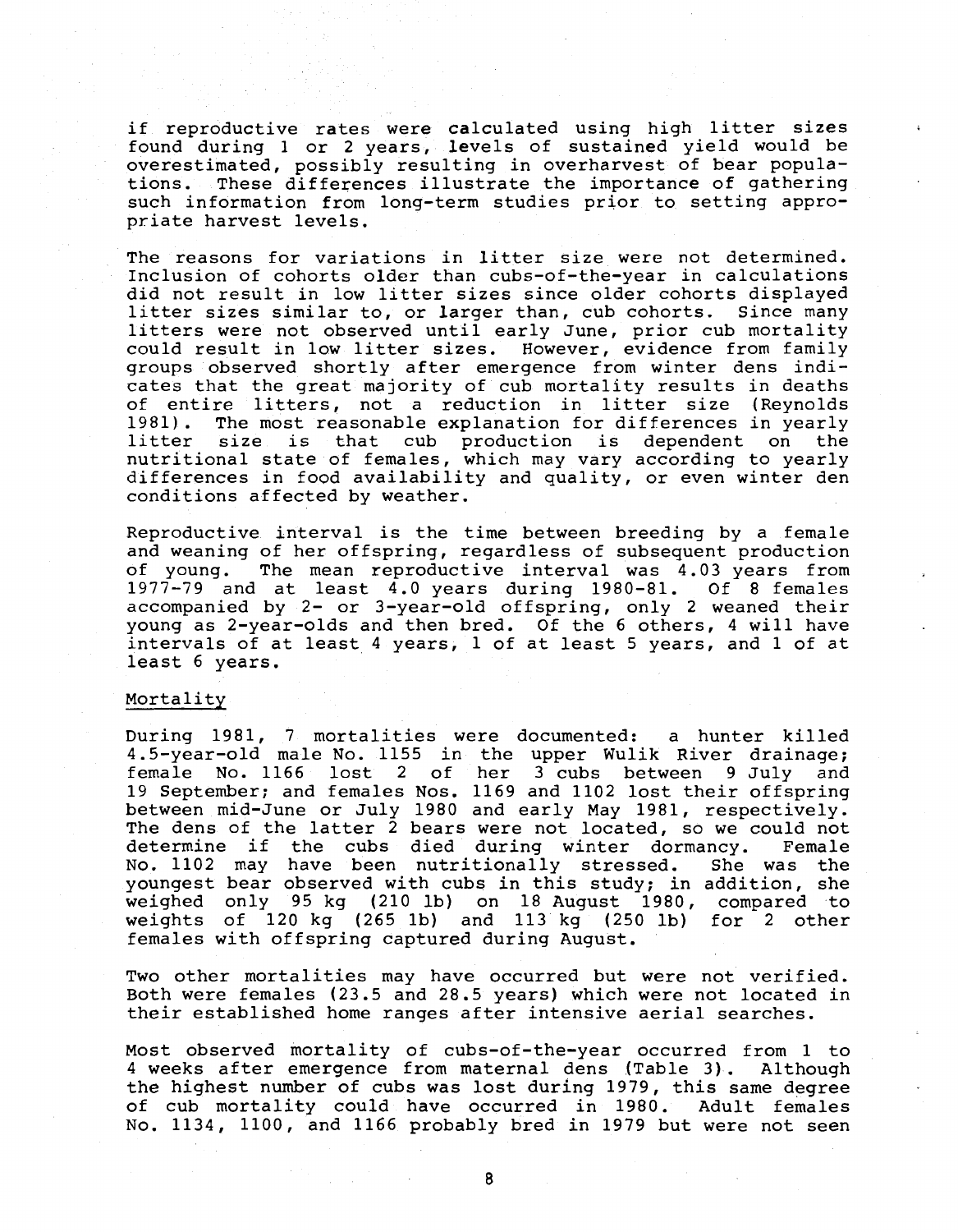Table 3. Known mortality of the offspring of female grizzly bears in the western Brooks Range, 1977-1981.

| lst date<br>Adult<br>Number of<br>Last date<br>Number of<br>Age of<br>young<br>female<br>offspring<br>offspring<br>offspring<br>observed<br>young<br>$lost*$<br>in litter<br>lost<br>observed<br>missing<br>bear<br>Comments<br>1097<br>2<br>2<br>5/9/79<br>5/15/79<br>cub<br>1097 observed breeding 6/7/79<br>$\overline{2}$<br>$\overline{c}$<br>1097<br>5/3/80<br>6/18/80<br>cub<br>1097 observed breeding 6/18/80<br>$\overline{c}$<br>$\overline{2}$<br>5/5/79<br>1100 observed breeding 6/29/79<br>1100<br>6/29/79<br>cub<br>1104<br>5/28/78<br>6/8/78<br>Male 1099 25 yds away on 6/8;<br>cub<br>1104 bred again in 1978<br>1105<br>5/22/79<br>5/31/79<br>1105 observed breeding 5/31/79<br>cub<br>ı<br>$\overline{3}$<br>3<br>1111<br>5/5/79<br>7/11/79<br>1111 not resighted again<br>cub<br>$\overline{\mathbf{3}}$<br>9/12/78<br>Wolf seen harassing UM]/3 cubs;<br>UM<br>8/11/78<br>cub |  |
|-----------------------------------------------------------------------------------------------------------------------------------------------------------------------------------------------------------------------------------------------------------------------------------------------------------------------------------------------------------------------------------------------------------------------------------------------------------------------------------------------------------------------------------------------------------------------------------------------------------------------------------------------------------------------------------------------------------------------------------------------------------------------------------------------------------------------------------------------------------------------------------------------------|--|
|                                                                                                                                                                                                                                                                                                                                                                                                                                                                                                                                                                                                                                                                                                                                                                                                                                                                                                     |  |
|                                                                                                                                                                                                                                                                                                                                                                                                                                                                                                                                                                                                                                                                                                                                                                                                                                                                                                     |  |
|                                                                                                                                                                                                                                                                                                                                                                                                                                                                                                                                                                                                                                                                                                                                                                                                                                                                                                     |  |
|                                                                                                                                                                                                                                                                                                                                                                                                                                                                                                                                                                                                                                                                                                                                                                                                                                                                                                     |  |
|                                                                                                                                                                                                                                                                                                                                                                                                                                                                                                                                                                                                                                                                                                                                                                                                                                                                                                     |  |
|                                                                                                                                                                                                                                                                                                                                                                                                                                                                                                                                                                                                                                                                                                                                                                                                                                                                                                     |  |
|                                                                                                                                                                                                                                                                                                                                                                                                                                                                                                                                                                                                                                                                                                                                                                                                                                                                                                     |  |
|                                                                                                                                                                                                                                                                                                                                                                                                                                                                                                                                                                                                                                                                                                                                                                                                                                                                                                     |  |
| $\overline{2}$<br>$\overline{3}$<br>1166<br>7/9/81<br>9/19/81<br>UM]/2 cubs later seen in same<br>cub<br>vicinity                                                                                                                                                                                                                                                                                                                                                                                                                                                                                                                                                                                                                                                                                                                                                                                   |  |
| 2<br>5/12/81<br>1102<br>2<br>8/20/80<br>cub or yrlg                                                                                                                                                                                                                                                                                                                                                                                                                                                                                                                                                                                                                                                                                                                                                                                                                                                 |  |
| 1130<br>6/30/77<br>8/2/78<br>cub or yrlg                                                                                                                                                                                                                                                                                                                                                                                                                                                                                                                                                                                                                                                                                                                                                                                                                                                            |  |
| $\frac{2}{1}$<br>9/18/79<br>1167 observed breeding 6/22/80<br>1167<br>cub or yrlg<br>6/10/80                                                                                                                                                                                                                                                                                                                                                                                                                                                                                                                                                                                                                                                                                                                                                                                                        |  |
| $\overline{\mathbf{c}}$<br>2<br>7/18/80<br>5/7/81<br>1169<br>cub or yrlq                                                                                                                                                                                                                                                                                                                                                                                                                                                                                                                                                                                                                                                                                                                                                                                                                            |  |
| $\overline{\mathbf{3}}$<br>Runt yearling found dead at<br>yrlg<br>4/20/78<br>5/20/78<br>1106<br>den site                                                                                                                                                                                                                                                                                                                                                                                                                                                                                                                                                                                                                                                                                                                                                                                            |  |
| 9/16/77<br>5/18/78<br>1134<br>3<br>yrlg or 2yr<br>T                                                                                                                                                                                                                                                                                                                                                                                                                                                                                                                                                                                                                                                                                                                                                                                                                                                 |  |
| $\mathbf 1$<br>$\overline{\mathbf{c}}$<br>1146<br>yrlg or 2yr<br>7/21/77<br>6/6/78                                                                                                                                                                                                                                                                                                                                                                                                                                                                                                                                                                                                                                                                                                                                                                                                                  |  |
| $\overline{2}$<br>$\overline{2}$<br>5/4/79<br>1106 probably killed by male<br>1106<br>$2 - yr - old$<br>1099; young not sighted<br>again, presumed killed                                                                                                                                                                                                                                                                                                                                                                                                                                                                                                                                                                                                                                                                                                                                           |  |

\* Designations are: cub, cub of the year; yrlg, yearling; 2-yr, 2-year-old.

മ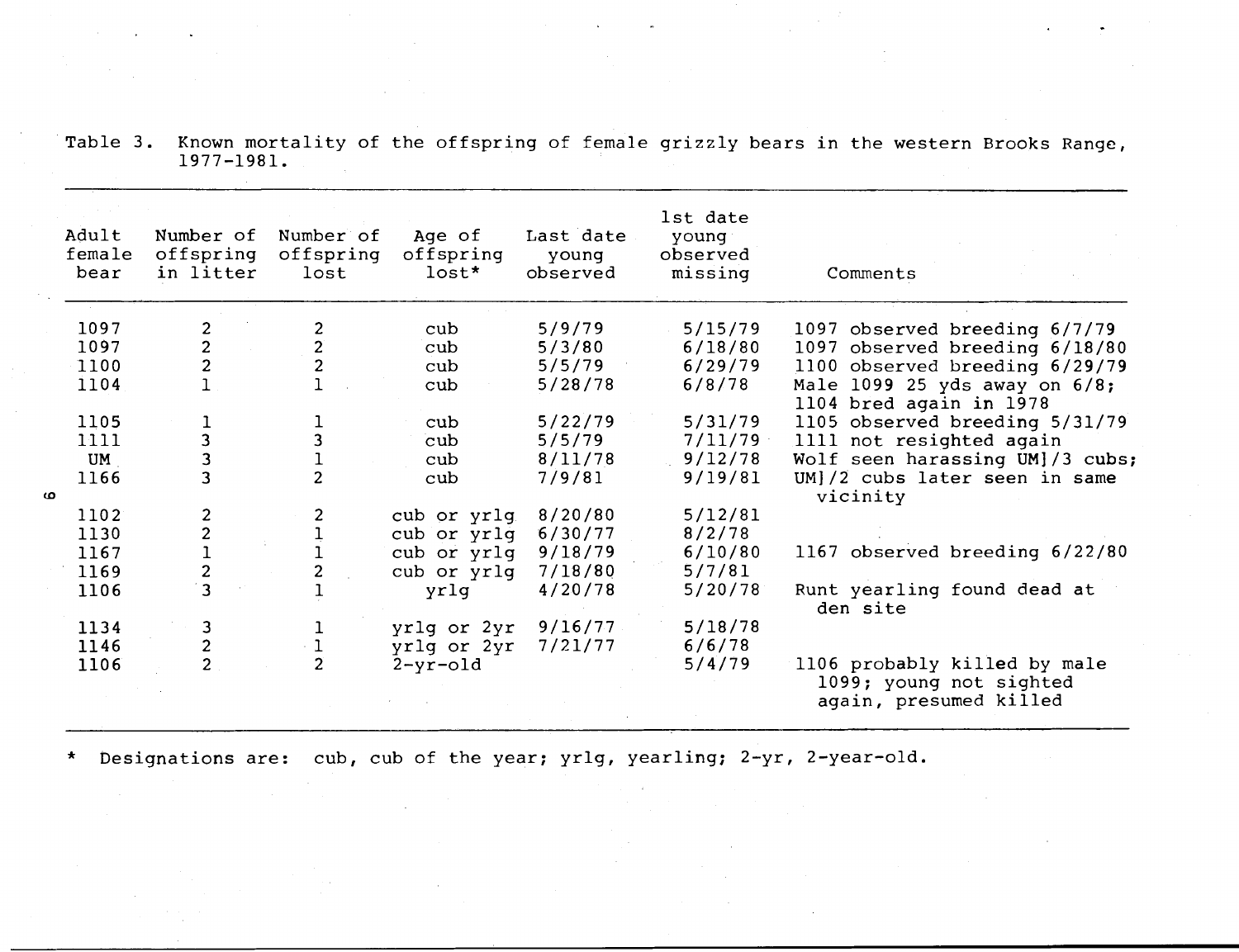with young after 9 June 1980 when observations began. Therefore, during 1980 it may have been possible that these females produced cubs and lost them before observations began. However, observations made during 1981 indicate that females seen without offspring in early spring did not lose young after emerging from winter dens; instead, either offspring were not produced or they died in dens during winter. For example, 3 females which bred in 1980 and were presumed pregnant did not have offspring by 7 May 1981 and were not near den sites. This contrasts to 4 other females with cubs or yearlings which were still in or close by dens on the same date. Therefore, we assumed the following: Therefore, we assumed the following: 1) females with offspring in early May should have been in or near den sites and 2) females away from dens had not emerged from winter dormancy with cubs.

Cubs sustain the highest mortality rate; most mortality in that age class occurs to entire litters (Table 4) . In yearling and 2-year-old age classes, however, mortality rates are lower and usually involve only 1 member of the litter.

The causes of all cub mortality in this study have not been determined. Cannibalism by adult males has been documented in the Brooks Range (Reynolds 1974, 1976, 1978, 1980), elsewhere in Alaska (Troyer and Hensel 1962; Glenn et al. 1976), and in Canada<br>(Mundy and Flook 1973: Pearson 1975, 1976). However, the (Mundy and Flook 1973; Pearson 1975, 1976). However, comparative extent of cannibalism in cub mortality has not been established. Some mortality probably occurs within winter dens. Other cub deaths could result from disease, natural accidents, or sibling rivalry.

To better understand causes of cub mortality, 3 females with cubs were placed under intensive observation from early May until mid-June 1981. Two of these family groups were watched by ground-based crews on a 24-hour basis, weather permitting; the 3rd was observed daily from aircraft. Two of the 3 exhibited similar strategies of movement and protection of offspring; the 3rd showed a different and less successful strategy.

Female No. 1097 emerged from her den with 3 cubs on 12 May and stayed within 2 km of the den until 8 June when she moved about 5 km east. During this time, the cubs rarely strayed beyond 300 m of the sow and were usually closer. Although solitary bears and breeding pairs were seen in the vicinity of this family group, no aggressive interactions were observed. By 9 July, the family had moved 14 km east to the north slope of a butte and were observed with all 4 members in the same vicinity on 19 and 22 September.

Similarly, female No. 1176 and her 2 cubs were not observed farther than 300 m from her den site between 7 and 23 May. Like No. 1097, she continued to use her den for shelter and protection during the 1st 1-2 weeks after emergence. From 24 May-1 June, the family group moved about 3 km northwest; then they crossed the Utukok River and moved an additional 5 km north to Archimedes Ridge. During 5-14 June, they moved from 0-6 km daily but stayed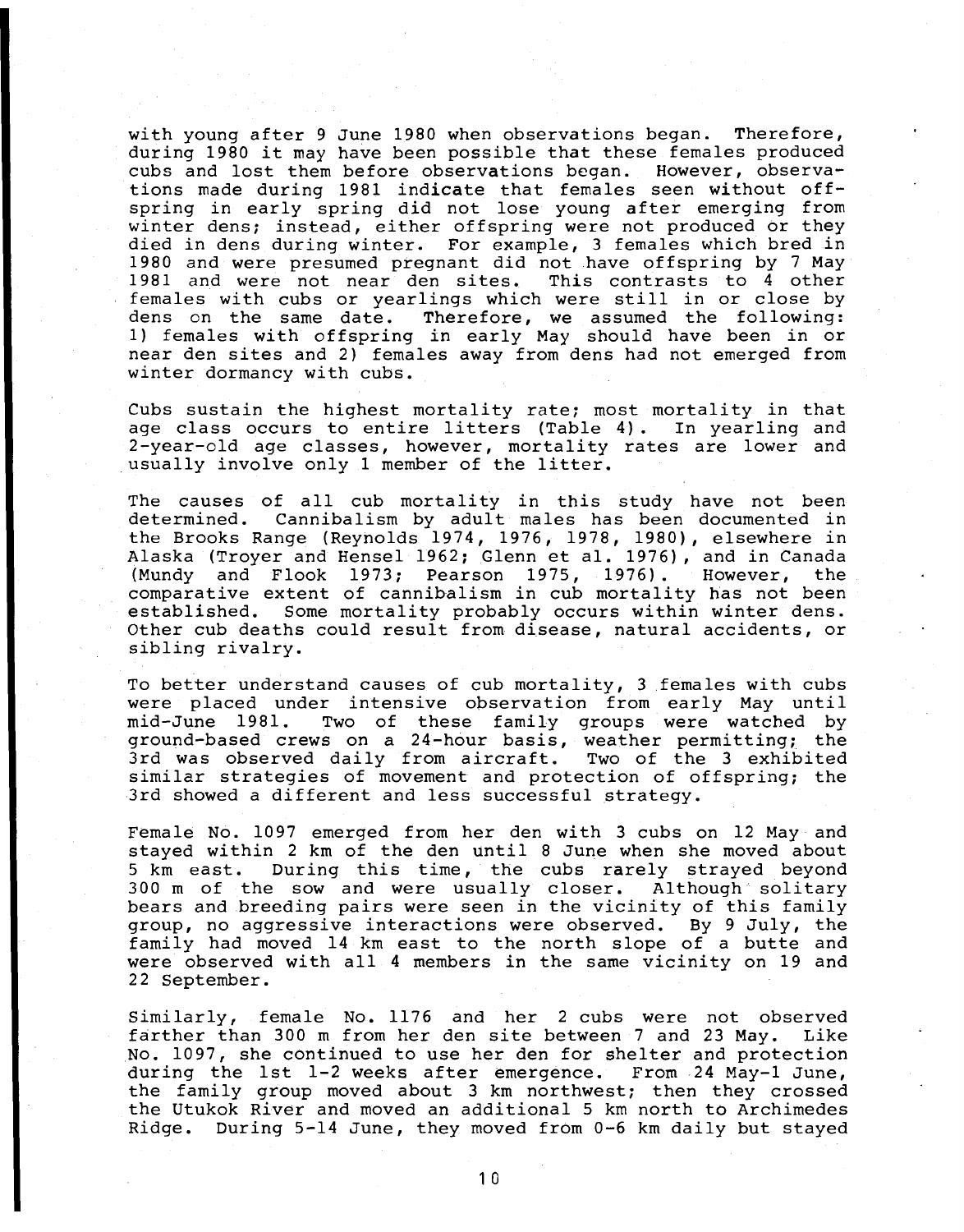| Age class                                  | Young/litters<br>in early spring | Young/litters<br>in fall | Mortality rate<br>of age class |
|--------------------------------------------|----------------------------------|--------------------------|--------------------------------|
| $\cosh^{a}$<br>(1st year)                  | 46/24                            | 25/14                    | 468                            |
| Yearlings <sup>a</sup><br>(2nd year)       | 26/13                            | 23/13                    | 118                            |
| 2-year-olds <sup>b</sup><br>$(3rd \ year)$ | 12/7                             | 10/6                     | 17%                            |

Table 4. Mortality rates for age classes of offspring accompanied by marked female grizzlies, 1977-81.

a When it was unknown whether a mortality occurred between age classes (i.e., between cub and yearling), it was assigned to the younger age class. This included 6 deaths of cubs or yearlings and 2 of yearlings or 2-year-olds.

 $b$  Of the 3 young accompanying female No. 1138 at capture, Nos. 1151 and 1152 were 2~year-olds and No. 1153 was a yearling. This "mixed" litter was presumably the result of an adoption by No. 1138, but which offspring were adopted is unknown. For purposes of this table, the 2 oldest were placed in the 2-year-old category, but the youngest was not included in the yearling cohort.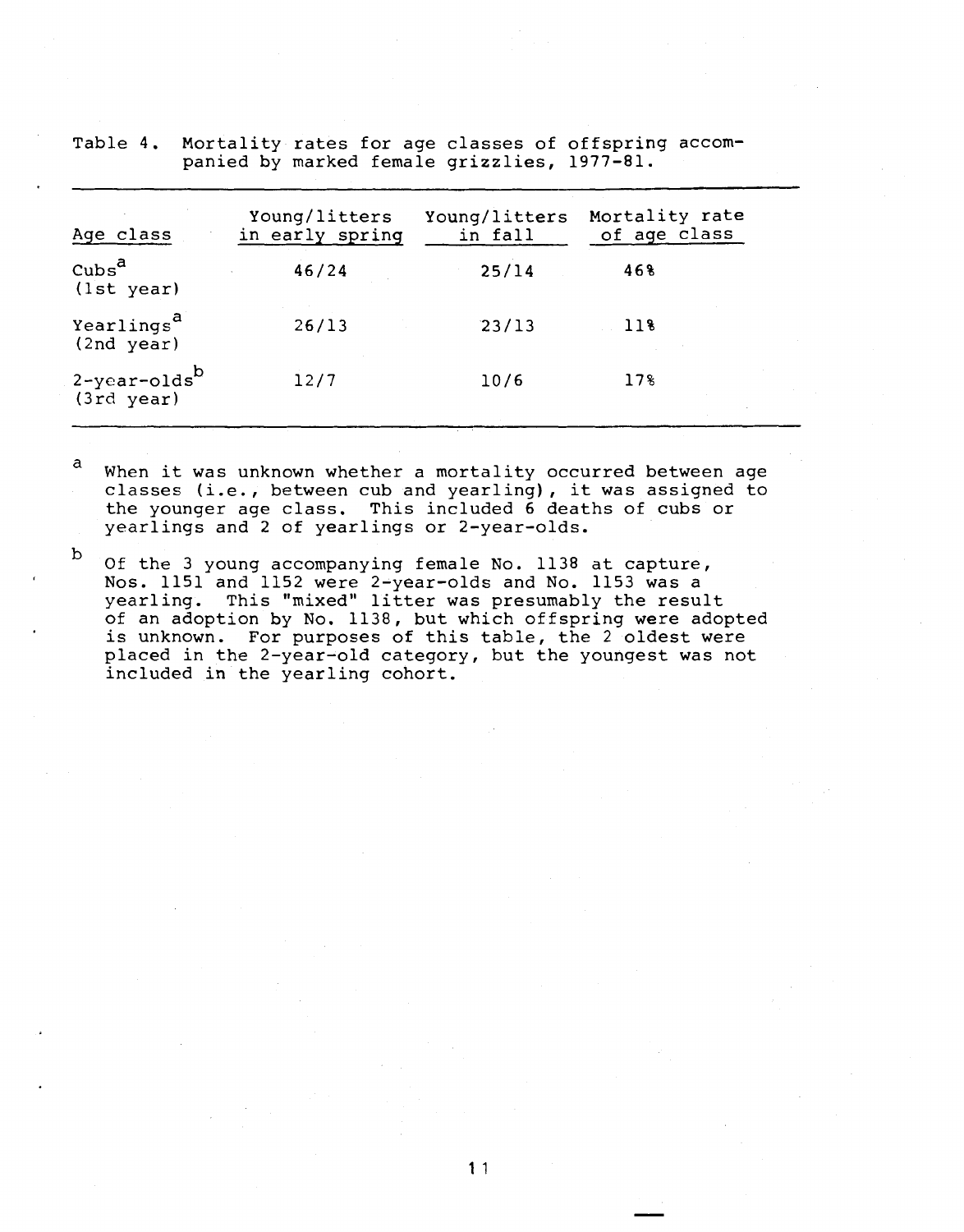on the south slopes of Archimedes Ridge. By 19 September, the family group was still intact and using the same general vicinity.

In contrast, female No. 1166 with 3 cubs left her den site on 8 May after a large (presumably male) bear approached the den entrance, stayed nearby for 23 min, and then left. By 9 May, she moved 3.8 km west to a steep, talus slope, remaining until 15 May. On 16 May, the family group moved along the talus slope 6. 5 km northeast and stayed in that vicinity until 28 May when aggressive interactions took place nearby between a breeding pair and another male. During this period, No. 1166 began a new behavioral pattern of leaving the 3 cubs near the talus slope while she foraged in the valley north of the ridge. At first, she did not venture beyond 300 m, but by 5 June she ranged 4 km north of the cubs' location. When she returned to her cubs on 5 June, only 2 were observed. After this date, she was not seen separated from her cubs again, but intensive observations ceased<br>after 8 June, so the pattern may have persisted. By the pattern may have persisted. 19 September, No. 1166 was accompanied by only 1 cub.

The behavior of No. 1166 differed from that of Nos. 1097 and 1176 in several ways. She did not stay near the den for 7-10 days after emergence, while the other 2 females did. She traveled<br>more often and for greater distances than the other females. And more often and for greater distances than the other females. she left her cubs in 1 location while she foraged in another. None of these differences in behavior could be directly tied to cub mortality since the loss of cubs was not directly observed. Additional study of cub mortality may show what relationships exist.

## Movement and Home Range

Movements during 1981 were plotted based on the relocations of<br>radio-collared bears. Sightings indicated there were no radio-collared bears. Sightings indicated there were no substantive movements outside the home ranges used during 1977-80 (Reynolds 1980, 1981).

Two cases of movement outside the study area have been documented for young-age males. A 4-year-old male, which was weaned as a yearling and recaptured as a 3-year-old in the study area, was observed at a mining camp 120 km (75 mi) southwest of the study area in 1980. Similarly, in 1981, a 4-year-old male which had been weaned the year before was shot by a hunter 110 km (70 mi) west. It was not known whether these bears had emigrated and begun to establish home ranges out of the study area.

On the other hand, some young-age bears remain in the study area. One young-age female (No. 1087) and 1 male (No. 1164) were observed within or adjacent to their maternal home range 2 years after weaning.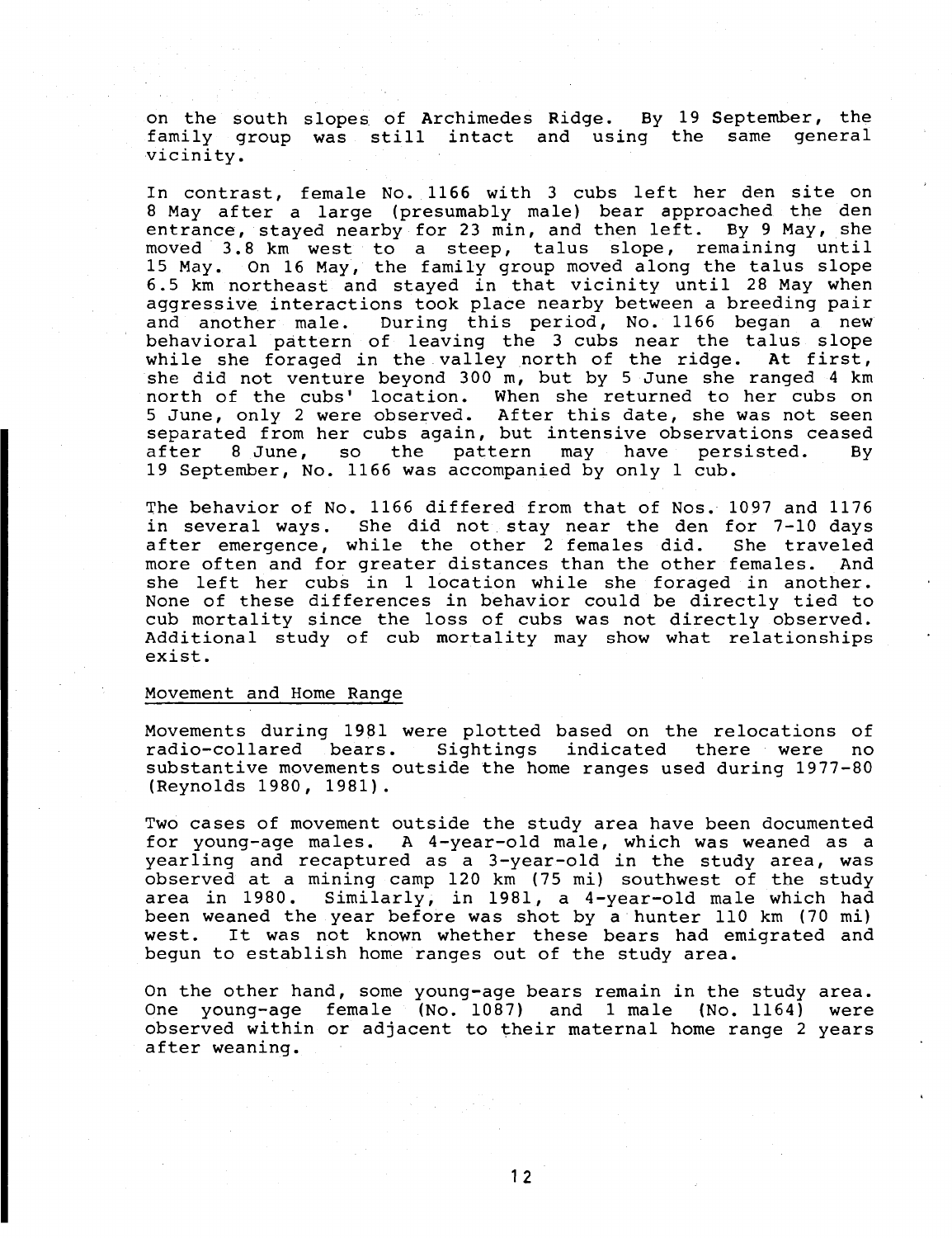## RECOMMENDATIONS

This study resulted in a collection of baseline data important to understand grizzly bear populations in northwestern Alaska and the potential impacts of human disturbance on grizzly populations<br>in the Arctic, However, additional information is needed. A in the Arctic. However, additional information is needed. technique for comparing the known density of bears in the study area with densities throughout the Brooks Range should be developed and tested. Observation of marked bears should be continued to improve the accuracy of reproductive data, allow calculation of long-term population productivity, and better determine survival rates and causes of mortality of young-age and mature grizzlies.

## ACKNOWLEDGMENTS

This study was funded in 1977 and 1978 through the Bureau of Land Management NPR-A 105(c) Studies administered by the U.S. Fish and Wildlife Service. Subsequent research has been funded by ADF&G with some logistical support from the Bureau of Land Management. The support and encouragement of Dr. Arthur Callahan, Office of Naval Research, is appreciated.

During 1981, a number of individuals assisted in data collection including James Davis, Patrick Valkenburg, and Audrey Magoun. addition, Cliff Hyatt, Rusty Lachelt, and Robert Brannon spent long periods in the field as volunteer field assistants recording observations of bear behavior. Cooperators Patricia Reynolds of BLM, Erich Follman of the University of Alaska, and Michael Terry of the U.S. Army assisted in efforts to determine the effects of human disturbance on bears. Bill Lentsch was the expert pilot at the controls of the Super Cub used in the study.

#### LITERATURE CITED

- Beecham, J. J. 19 80. Population characteristics, denning and growth patterns of black bears in Idaho. Ph.D. Thesis. Univ. of Montana. 101pp.
- Craighead, J. J., M. G. Hornocker, and F. C. Craighead, Jr. 1969. Reproductive biology of young female grizzly bears. 1969. Reproductive biology of yo<br>J. Reprod. Fert. Suppl. 6:447-475.

J. R. Varney, and F. C. Craighead, Jr. 1974. A<br>population analysis of Yellowstone grizzly bears. Montana For. and Conserv. Sta. Bull. 40. School of Forestry, Univ. of Montana, Missoula. 20pp.

Crook, J. L. 1971. Determination of abundance and distribution of brown bear (Ursus arctos) north of the Brooks Range, Alaska. M.S. Thesis, Univ. of Alaska, Fairbanks. 78pp.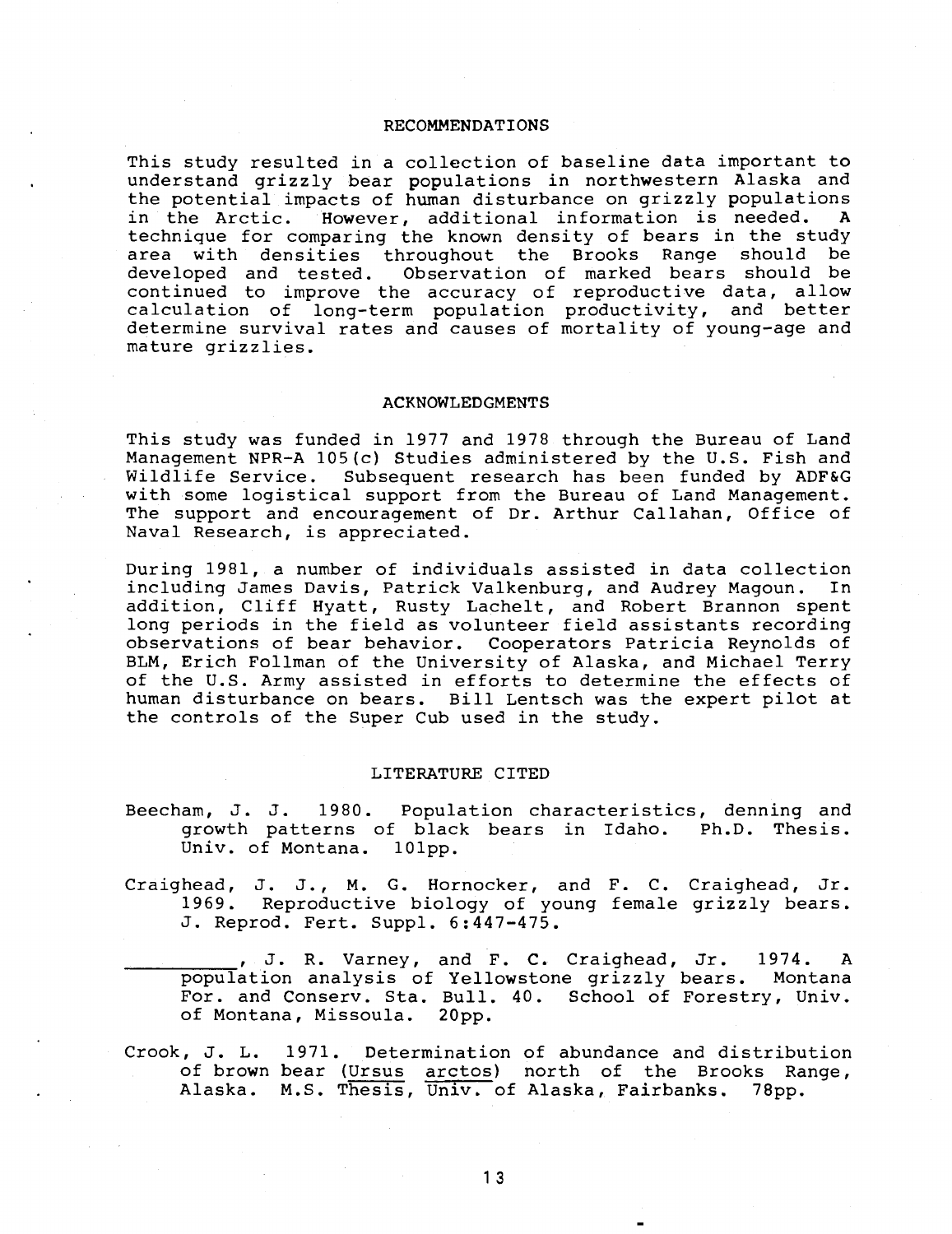1972. Grizzly bear survey and inventory. Unpubl. mimeo rep. 38pp.

, J. W. Lentfer, J. B. Faro, and L. H. Miller. 1976. Reproductive biology of female brown bears, Ursus arctos, McNeil River, Alaska. Pages 381-390 in M. Pelton, J. Lentfer, and E. Folks, eds. Bears--their biology and management. IUCN New Ser. 40.

- Glenn, L.P., J.W. Lentfer, J.B. Faro, and L.H. Miller. 1976. Reproductive biology of the female brown bear (Ursus arctos), McNeil River, Alaska. pp. 381-390 In Bears--their biology and management. M. Pelton, J. Lentfer, and E. Folk (eds.). IUCN New Series.
- Hensel, R. J., W. A. Troyer, and A. W. Erickson. 1969. Reproduction in the female brown bear. J. Wildl. Manage. 33(2) :357-365.
- Mundy, K. R. D., and D. R. Flook. 1973. Background for managing grizzly bears in the national parks of Canada. Can. Wildl. Serv. Rep. No. 22. 35pp.
- Pearson, A.M. 1972. Population characteristics of norhtern interior grizzlies in the Yukon Territory, Canada. pp. 32-35 In Bears--their biology and management. Herrero (ed.). Morges, IUCN publication new series 23.

1975. The northern interior grizzly bear (Ursus arctos L.) Can. Wildl. Serv. Rep. No. 34. 86pp.

1976. Population characteristics of the arctic<br>mountain grizzly bear. Pages 240-260 in M. Pelton, , 1976. Population characteristics of the arctic J. Lentfer, and E. Folk, eds. Bears--their biology and management. IUCN New Ser. 40.

Quimby, R. 1974. Grizzly bear. Arctic Gas Biol. Rep. Ser. No. 24, Chapter. 2. 97pp.

, and D. J. Snarski. 1974. A study of furbearing<br>animals associated with gas pipeline routes in Alaska. Arctic Gas Biol. Rep. Ser. No. 6, Chapter 2. 102pp.

- Rausch, R. L. 1969. Morphogenesis and age related structure of<br>permanent canine teeth in the brown bear (Ursus arctos L.) permanent canine teeth in the brown bear (Ursus in Arctic Alaska. z. Morph. Tiere 66:167-188.
- Reynolds, D. G., and J. Beecham. 1980. Home range activities and reproduction of black bears in west-central Idaho. Pages 403-409 in C. J. Martinks and K. L. McArthur, eds. Bears--their biology and management. Bear Biol. Assoc. Conf. Ser. No. 3. U.S. Gov. Print. Off.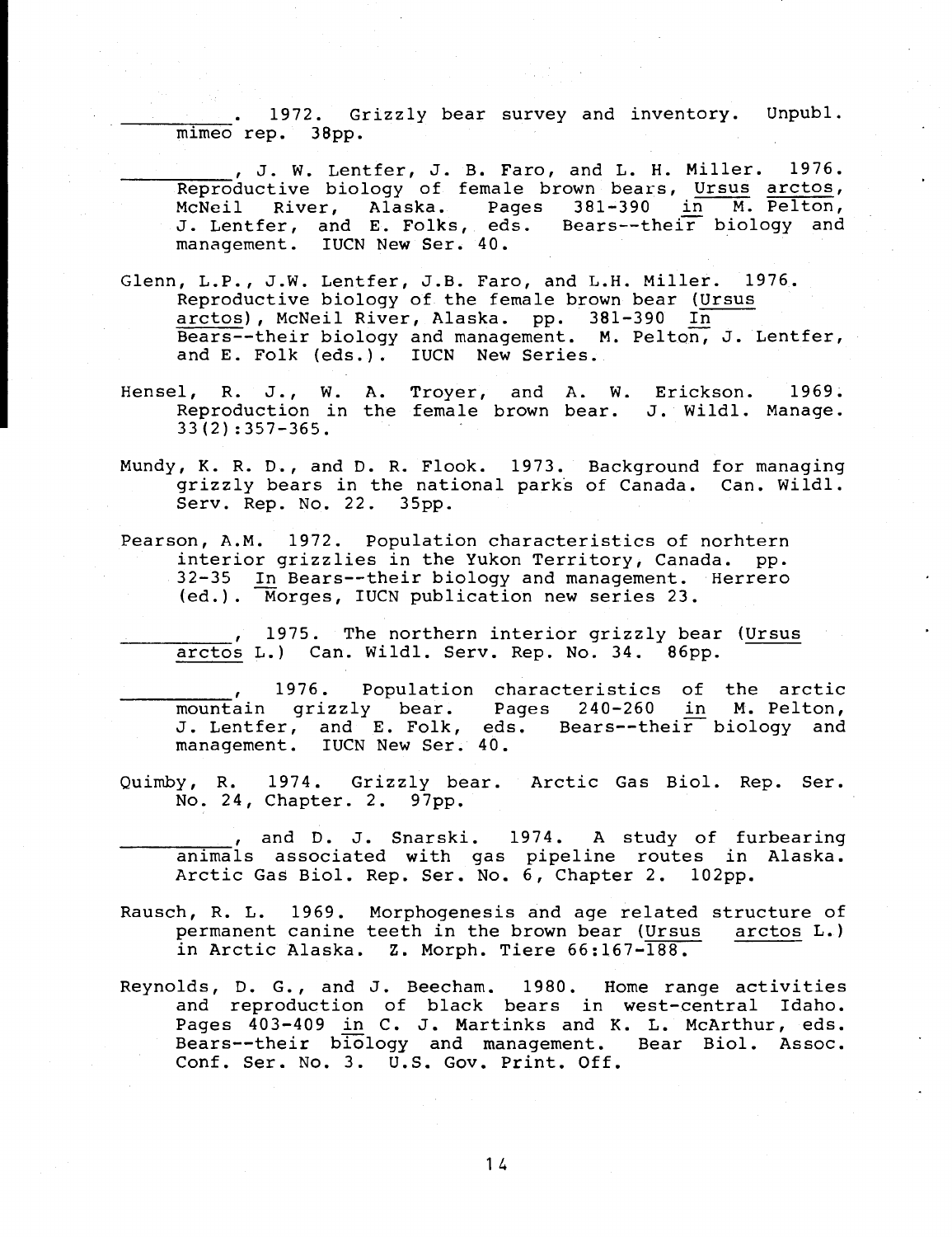Reynolds, H. 1974. North Slope grizzly bear studies. Alaska Dep. Fish and Game, Fed. Aid Wildl. Restoration Rep. Proj. W-17-6, Jobs 4.8R-4.11R, Juneau. 27pp.

. 1976. North Slope grizzly bear studies. Alaska Dep. Fish and Game, Fed. Aid Wildl. Restoration Rep. Proj. W-17-6 and 7, Jobs 4.8R-4.11R, Juneau. 20pp.

1978. Structure, status, reproductive biology, movement, distribution, and habitat utilization of a grizzly bear population in NPR-A. Final Rep. NPR-A 105(c) Studies to USFWS. Mimeo rep. 41pp.

1980. North Slope grizzly bear studies. Alaska Dep. Fish and Game, Fed. Aid Wildl. Restoration Rep. Proj. W-17-11, Jobs 4.14-4.15R, Juneau. 75pp.

1981. North Slope grizzly bear studies. Alaska Dep. Fish and Game, Fed. Aid Wildl. Restoration Rep. Proj. W-21-1, Job 4.14R, Juneau. 27pp.

J. A. Curatolo, and R. Quimby. 1976. Denning<br>ecology of grizzly bears in northeastern Alaska. Pages<br>403-410 in M. Pelton. J. Lentfer. and E. Folk. eds.  $403-410$  in M. Pelton, J. Lentfer, and E. Folk, Bears--their biology and management. IUCN New Ser. 40.

Rogers, L. L. 1976. Effects of mast and berry crop failures on survival, growth, and reproductive success of black bears. Trans. N. Am. Wildl. Nat. Resour. Conf. 41:431-438.

Troyer, W. A., and R. J. Hensel. 1962. Cannibalism in brown bear. Anim. Behav. 10:231.

Harry V. Reynolds Game Biologist III

SUBMITTED BY:

Wayne L. Regelin Regional Research Coordinator

PREPARED BY: APPROVED BY: Director, Division of Game <u>Irm</u>

Research Chief. Division of Game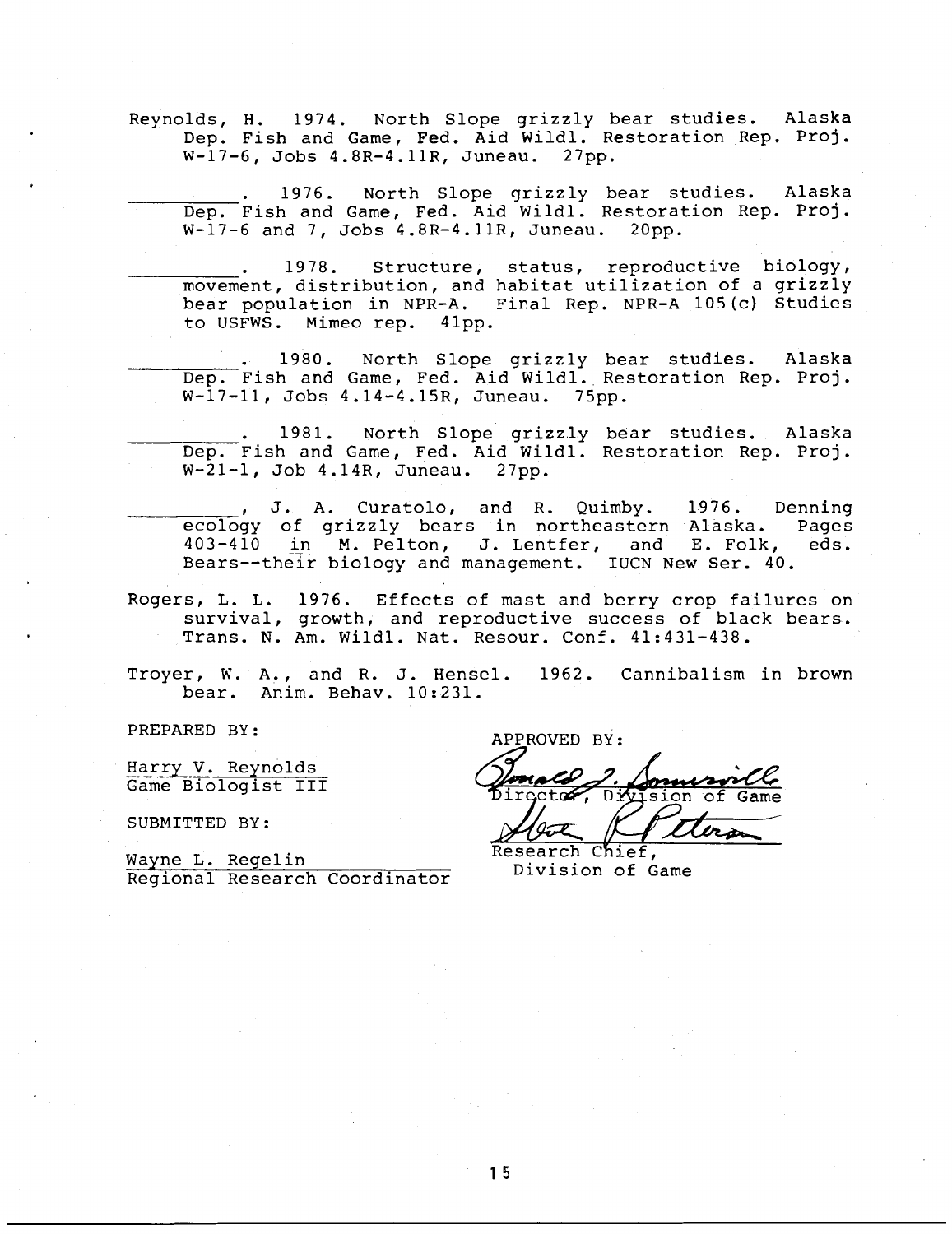| Bear no.<br>and sex | Cem.<br>age   | Date of<br>capture | Bear<br>wt.<br>(1bs) | Location                             | Drug<br>dosage Ear tags | (left/right)       | Marking                   |
|---------------------|---------------|--------------------|----------------------|--------------------------------------|-------------------------|--------------------|---------------------------|
| 1081M               | 5.5           | 5/24/77            | 175                  | Utukok R.                            | 2.6/H                   | 889/890            | P/O                       |
|                     | 7.5           | 9/17/79            | 430                  | N. Meat Mtn.                         | M/O                     | 17827/17826 P/O    |                           |
|                     | 8.5           | 7/7/80             | 380                  | Disappointment Cr.                   | 2.8                     | 504/503            | 1590 P/O                  |
|                     |               | 8/15/80            | 400                  | Utukok R.                            | 3.0/L                   | 504/503            | 1590 P/O                  |
| 1082M               | 13.5          | 5/25/77            | 370                  | Kokolik R.                           | 2.0/0                   | 892/893            | $O/G/O$ (removed)         |
|                     |               | 6/13/77            | 365                  | Kokolik R.                           | 2.3/0                   | 892/893            | 0948                      |
|                     |               | 6/25/77            | 380                  | Kokolik R.                           | 2.7/0                   | 892/893            | 1077/1127                 |
|                     |               | 8/10/77            | $\frac{1}{2}$        | Kokolik R.                           | 2.7/L                   | 892/893            |                           |
|                     | 14.5          | 6/27/78            | 425                  | Kokolik R.                           | 2.8/L                   | 892/893            | 1580/1570 Bk<br>1640/1680 |
|                     | 15.5          | 6/28/79            | 480                  | Kokolik R.                           | M/O                     | 313/312            | 1420/1007                 |
|                     | 16.5          | 8/17/80            | 520                  | Kokolik R.                           | 5.0/L                   | 538/539            | 0998 dB/P                 |
| 1083M               | 7.5           | 5/25/77            | 265                  | Utukok R.                            | 2.0/0                   | 894/895            | plaque                    |
|                     |               | 6/2/77             |                      | Utukok R.                            | 2.6/L                   | 894/895            | 0998 Bk                   |
|                     | 8.5           | 7/2/78             | 360                  | Utukok R.                            | 2.7/0                   | 894/895            | 0998 Bk                   |
|                     | 9.5           | 6/30/79            | 355                  | Utukok R.                            | 3.4/H                   | $894/-$            | 1023                      |
| 1084M               | 7.5           | 5/26/77            | 220                  | Utukok R.                            | M/L                     | 897/896            | P/P                       |
|                     |               | 6/2/77             |                      | Driftwood Cr.                        | 2.2/L                   | 897/896            | 0898<br>(lost) BK/W       |
| 1085F               | 19.5          | 5/27/77            | 280                  | Meat Mtn.                            | M/L                     | 899/898            | 1050                      |
| 1086F               | 16.5          | 5/29/77            | 205                  | Meat Mtn.                            | 2.0/L                   | 205/206            | 1102/1152                 |
|                     |               | 6/24/77            | 235                  | Meat Mtn.                            | 1.3/L                   | 205/206            |                           |
|                     |               | 8/8/77             | 265                  | Driftwood Cr.                        | 1.9/0                   | 205/206            |                           |
|                     | 18.5          | 9/16/79            | 400*                 | N. Meat Mtn.                         | M/L                     | 205/206            | 1074.5/1410               |
| 1087F               | 1.5           | 5/29/77            | 31                   | Meat Mtn.                            | 0.13/0                  | 207/208            | /G                        |
|                     | 3.5           | 6/30/79            | 170                  | Meat Mtn.                            | 1.1/0                   | 314/208            | 1480 Bk/                  |
|                     | 4.5           | 7/7/80             | 205                  | Meat Mtn.                            | M/O                     | 506/505            | 1440 1B/Bk                |
| 1088M               | 4.5           | 5/31/77            | 270                  | Eskimo Hill                          | 2.0/0                   | 210/209            | 0923                      |
| 1089F               | 4.5           | 6/1/77             | 122                  | Adventure Cr.                        | M/0                     | 214/213            | 0973<br>(removed)         |
|                     |               | 6/10/77            | 126                  | Adventure Cr.                        | 1.7/0                   | 243/240            | W/W                       |
| 1090F<br>1091M      | 18.5          | 6/1/77<br>6/4/77   | 220<br>350           | Utukok R.                            | M/H                     | 215/216            | 0750                      |
| 1092F               | 19.5<br>8.5   | 6/4/77             | 220                  | Utukok R.                            | 3.0/H                   | 217/218            | 0825                      |
|                     | 11.5          | 8/19/80            | 320                  | Ilingnorak Ridge<br>Ilingnorak Ridge | 2.2/0<br>4.0            | 227/226<br>549/548 | 0775<br>1000 O/G          |
| 1093F               | 0.5           | 6/4/77             | 38                   | Ilingnorak Ridge                     | 0.1/0                   | 228/229            | $1B/-$                    |
| 1094M               | 4.5           | 6/5/77             | 175                  | Meat Mtn.                            | 2.0/H                   | 225/230            | 1B/dB                     |
| 1095F               | 6.5           | 6/5/77             | 200                  | N. Meat Mtn.                         | 1.5/0                   | 231/233            | O/W                       |
| 1096M               | 7.5           | 6/5/77             | 325                  | Meat Mtn.                            | 2.6/0                   | 236/237            | 0848                      |
|                     | 8.5           | 6/28/78            | 395                  | Utukok R.                            | 2,8/0                   | 774/775            |                           |
|                     |               |                    |                      |                                      |                         |                    | 1596/1590 lB<br>1660/1700 |
|                     | 9.5           | 6/28/79            |                      | N. Meat Mtn.                         | M/H                     | 774/775            | /1B                       |
|                     |               |                    |                      |                                      |                         | & 893              |                           |
|                     | 10.5          | 8/17/80            | 505                  | Meat Mtn.                            | 4.2/L                   | 536/537            | 0973 O/1B                 |
| 1097F               | 8.5           | 6/5/77             | 225                  | Meat Mtn.                            | 1.8/O                   | 235/234            | 0874                      |
|                     | $8.5^{\circ}$ | 6/19/77            |                      | Utukok R.                            | 1.4/0                   | 235/234            | 0874                      |
|                     | 11.5          | 7/6/80             | 300                  | Utukok R.                            | 1.8/O                   | 510/511            | 1470 Pp/P                 |
|                     |               | 8/16/80            | 270                  | Utukok R.                            | 5.1M/L                  | 510/511            | 1470/1430 Pp/P            |

APPENDIX A. Capture and marker characteristics of 101 bears in the western Brooks Range, 19771980.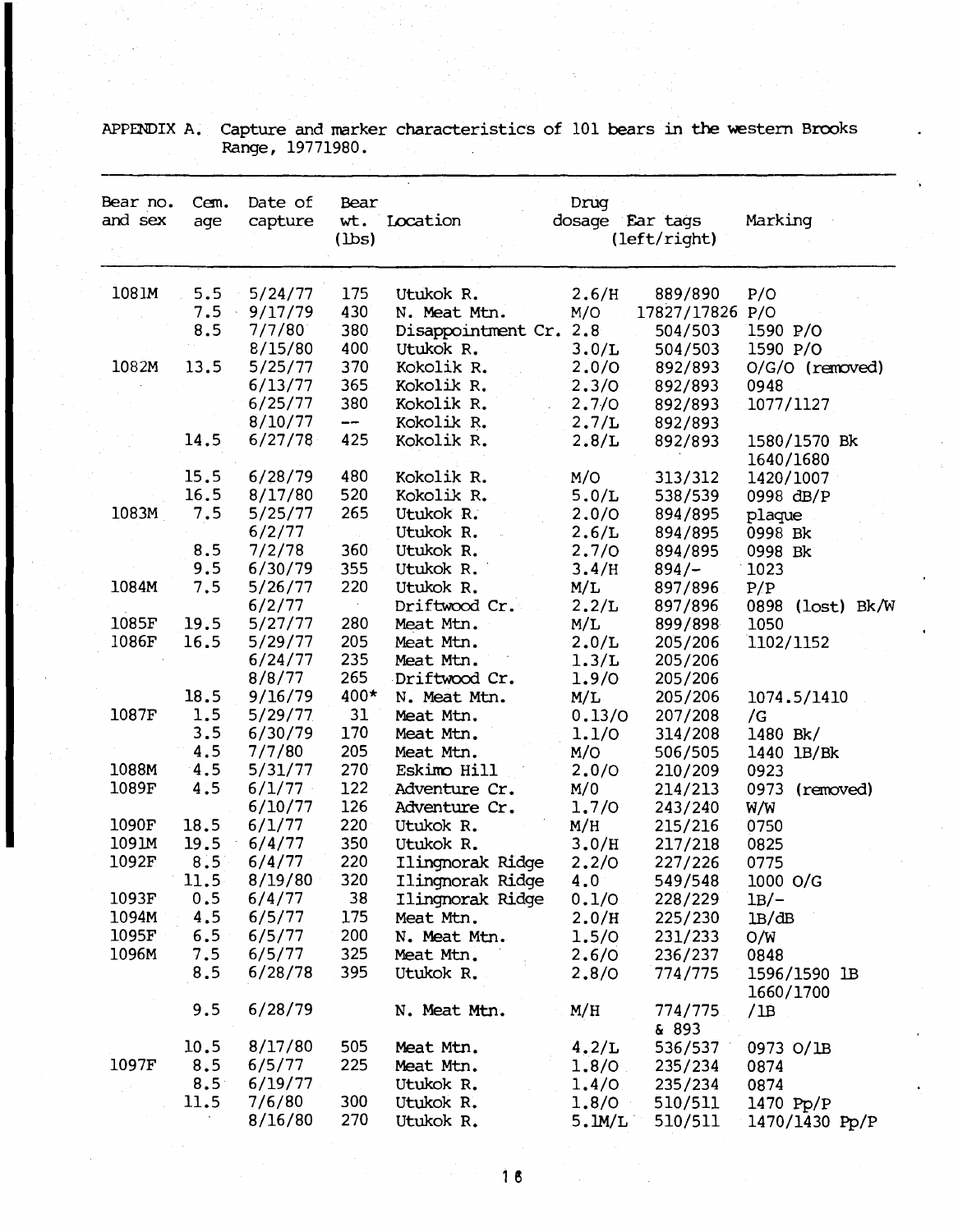APPENDIX A. Continued.

| Bear no.<br>and sex | Cem.<br>age | Date of<br>capture | Bear<br>wt.<br>(lbs) | Location                         | Drug<br>dosage | Ear tags Marking<br>(left/right) |                        |
|---------------------|-------------|--------------------|----------------------|----------------------------------|----------------|----------------------------------|------------------------|
| 1098M               | 3.5         | 6/8/77             | 108                  | Utukok R.                        | 1.2/H          | 238/239                          | 0/IB                   |
| 1099M               | 10.5        | 6/11/77            | 365                  | Utukok R.                        | 3.2/0          | 245/244                          | 1023                   |
|                     | 11.5        | 6/27/78            | 450*                 | Kokolik R.                       | 2.8/0          | 773/772                          | 1610/1560<br>1640/1680 |
|                     | 12.5        | 6/26/79            | 450                  | Utukok R.                        | 3.0/0          | 773/772                          | 1540                   |
| 1100F               | 6.5         | 6/11/77            | 200                  | Meat Mtn.                        | 2.4/0          | 247/246                          | 0973                   |
|                     | 7.5         | 6/9/78             | $240*$               | Utukok R.                        | 2.5/H          | 247/246                          | 0973P                  |
|                     | 8.5         | 7/1/79             | 220                  | Driftwood Cr.                    | 1.9/0          | 246/247                          | 1098 P                 |
| 1101M               | 2.5         | 6/12/77            | 145                  | Utukok R.                        | 1.2/L          | 249/248                          | G/W                    |
| 1102F               | 2.5         | 6/12/77            | 125                  | Utukok R.                        | 1.2/L          | 251/250                          | W/G                    |
|                     | 3.5         | 6/18/78            | 140                  | Utukok R.                        | 1.4/0          | 251/250                          | 1470                   |
|                     | 5.5         | 8/18/80            | 210                  | Kokolik R.                       | 3.0            | 544/545                          | 0750 W/G               |
| 1103M               | 8.5         | 6/12/77            | 320                  | Utukok R.                        | 2.6/H          | 253/252                          | 1002 broken            |
|                     | 9.5         | 6/12/78            |                      | Utukok R.                        | M/H            | 253/252                          | 1510                   |
| 1104F               | 9.5         | 6/12/77            | 215                  | Utukok R.                        | 1.6/0          | 255/254                          | 0800                   |
|                     |             | 6/17/77            |                      | Utukok R.                        | 1.2/L          | 255/254                          | 0800                   |
|                     | 12.5        | 7/10/80            | 250                  | Nimwutik Cr.                     | 1.5/L          | 517/518                          | 1520 P/G               |
| 1105F               | 7.5         | 6/13/77            | 225                  | Kokolik R.                       | 1.5/0          | 257/256                          | 1098                   |
|                     |             | 6/26/77            | 245                  | Tupikchak Mtn.                   | 1.5/L          | 257/256                          | 1098/1148              |
|                     | 8.5         | 6/28/78            | 285                  | Kokolik R.                       | 1.7/L          | 257/301                          | 1620/1630              |
|                     | 10.5        | 7/10/80            | 260                  | Iligluruk Cr.                    | 1.8/0          | 522/521                          | 0972 W/O               |
| 1106F               | 11.5        | 6/14/77            | 210                  | Adventure Cr.                    | 1.5/H          | 258/259                          | 0724                   |
| 1107F               | 0.5         | 6/14/77            | 6.5                  | Adventure Cr.                    | none           | none                             | none                   |
| 1108F               | 0.5         | 6/14/77            | 20                   | Adventure Cr.                    | none           | /260                             | /W                     |
| 1109F               | 0.5         | 6/14/77            | 18                   | Adventure Cr.                    | none           | 261/                             | $W$ /-                 |
| 1110F               | 24.5        | 6/15/77            | 245                  | Ilingnorak Ridge                 | M/H            | 262/263                          | $l$ B/P/ $l$ B         |
|                     | 25.5        | 7/1/78             |                      | Ilingnorak Ridge                 | 1.9/L          | 262/263                          | $1074.6$ dB            |
|                     | 26.5        | 6/30/79            | 235                  | Ilingnorak Ridge                 | 1.7/H          | 262/263                          | 0725                   |
| 1111F               | 14.5        | 6/18/77            | 240                  | Colville R.                      | 1.7/0          | 269/268                          | 0700                   |
| 1112M               | 4.5         | 6/18/77            | 250                  | Colville R.                      | 1.7/0          | 267/266                          | dB/G                   |
| 1113F               | 4.5         | 6/18/77            | $150*$               | Colville R.                      | 1.5/0          | 270/271                          | G/dB                   |
| 1114M               | 16.5        | 6/19/77            | 450                  | Utukok R.                        | 1.7/L          | 273/272                          | O/G/O                  |
| 1115M               | 5.5         | 6/22/77            | 175                  | Meat Mtn.                        | 1.5/H          | 275/274                          | dB/O                   |
| 1116M               | 5.5         | 6/23/77            | 175                  | Utukok R.                        | 1.5/0          | 276/277                          | O/dB                   |
| 1117M               | 19.5        | 6/23/77            | 315                  | Driftwood Cr.                    | M/0            | 279/278                          | Pp/W/Pp                |
| 1118F               | 17.5        | 6/23/77            | 185                  | Driftwood Cr.                    | 1.3/H          | 281/280                          | W/PP                   |
| 1119F               | 6.5         | 6/24/77            | 190                  | N. Meat Mtn.                     | 1.7/L          | 282/283                          | O/P                    |
| 1120M               | 16.5        | 6/24/77            | 390                  | N. Meat Mtn.                     | 2,6/0          | 284/285                          | Pp/IB/Pp               |
| 1121F               | 11.5        | 6/25/77            | 245                  | Kokolik R.                       | M/H            | 287/286                          | 1079/1128              |
| 1122M               | 0.5         | 6/25/77            | 30                   | Kokolik R.                       | 0.12/0         | /288 / G                         |                        |
| 1123F               | 0, 5        | 6/25/77            | 27                   | Kokolik R.                       | 0.12/0         | $289/-$                          | $G/-$                  |
| 1124M               | 17.5        | 6/26/77            | 360                  | Tupikchak Mtn.                   | 2,6/0          | 291/290                          | dB/W/dB                |
| 1125F               | 3.5         | 6/27/77            | 145                  | Utukok R.                        | 1.4/H          | /292                             | /W                     |
| 1126M               | 13.5        | 6/28/77            | 345                  | Kokolik R.                       | 2.7/0          | 293/294                          | O/W/O                  |
| 1127F               | 26.5        | 6/28/77            | 295                  | Kokolik R.                       | 1.5/L          | 295/                             | P/W/P                  |
| 1128F<br>1129F      | 7.5<br>1.5  | 6/30/77<br>6/30/77 | $240*$<br>90         | Tupikchak Mtn.<br>Tupikchak Mtn. | 1.8/0<br>0.5/0 | 297/296<br>299/298               | P/P/P<br>P/P           |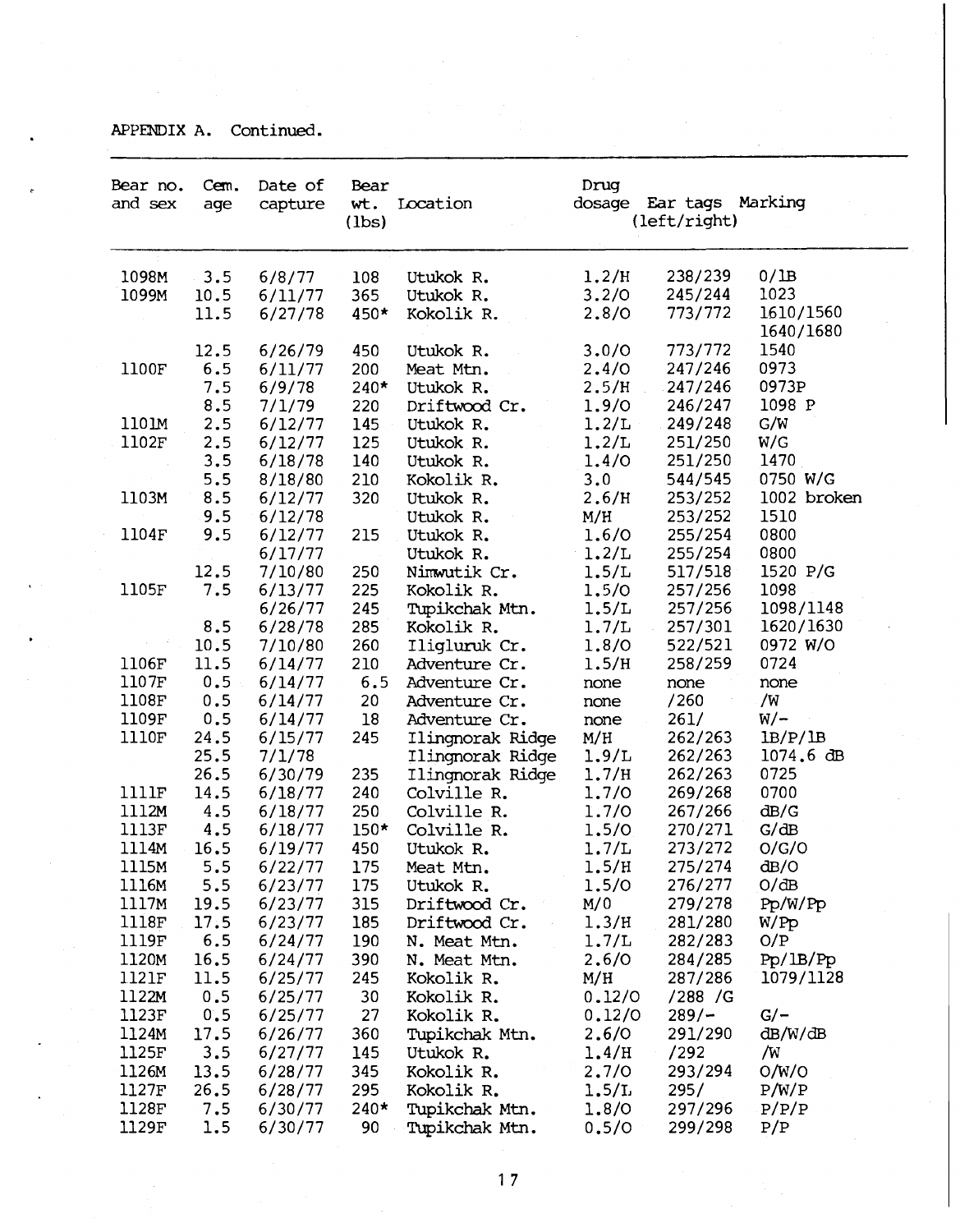APPENDIX A. Continued.

| Bear no.<br>and sex | Cem.<br>age | Date of<br>capture | Bear<br>wt.<br>$(\text{lbs})$ | Location                       | Drug<br>(left/right) | dosage Ear tags Marking |               |  |
|---------------------|-------------|--------------------|-------------------------------|--------------------------------|----------------------|-------------------------|---------------|--|
| 1130F               | 21.5        | 6/30/77            | 255                           | Elbow Cr.                      | 1.9/0                | 300/900                 | O/O/O         |  |
| 1131M               | 8.5         | 7/1/77             | 235                           | Driftwood Cr.                  | 2.5/H                | 3085/3086               | G/O           |  |
| 1132F               | 2.5         | 7/2/77             | 67                            | Archimedes Ridge               |                      | 1498/3082               | $l$ B $/$ P   |  |
| 1133M               | 2.5         | 7/2/77             | 80                            | Archimedes Ridge               |                      | 3088/1499               | P/1B          |  |
|                     | 3.5         | 6/27/79            | 150                           | Utukok R.                      | 1.4/0                | 310/309                 | P/1B          |  |
| 1134F               | $14.5*$     | 7/5/77             | $230*$                        | Utukok R.                      | 2.0/L                | 3089/3090               | 0947 O        |  |
|                     | $17.5*$     | 7/12/80            | 285                           | Utukok R.                      | 2.8/H                | 526/527?                | 0943 Bk/G     |  |
| 1135M               | $\cdot$ 1.5 | 7/5/77             | 57                            | Utukok R.                      |                      | 3091/3092               | O/O           |  |
| 1136F               | 1.5         | 7/5/77             | 48                            | Utukok R.                      |                      | 3093/                   | $O/-$         |  |
| 1137F               | 1.5         | 7/5/77             | 58                            | Utukok R.                      |                      | /3094                   | $\sqrt{O}$    |  |
| 1138F               | 23.5        | 8/10/77            | 250                           | Kantangnak Cr.                 | 1.9/0                | none                    | 0898 O lost   |  |
|                     | 24.5        | 6/16/78            | 265                           | Kantangnak Cr.                 | M/L                  | 759/758                 | dB/dB/dB      |  |
| 1139F               | 11.5        | 6/7/78             | $200*$                        | Utukok R.                      | 1.3/0                | 651/654                 | 1549W         |  |
| 1140M               | 0.5         | 6/7/78             | 21                            | Utukok R.                      | none                 | /655                    | 70            |  |
| 1141F               | 0.5         | 6/7/78             | 16                            | Utukok R.                      | none                 | $656/-$                 | 0/            |  |
|                     | 2.5         | 7/13/80            | 165                           | Utukok R.                      | 2.1                  | 532/533                 | 1490 W/O      |  |
| 1142F               | 14.5        | 6/9/78             | 250*                          | Utukok R.                      | M/H                  | 658/657                 | 1520 Bk       |  |
| 1143F               | 9.5         | 6/9/78             | $210*$                        | Utukok R.                      | 1.8/H                | 704/705                 | 1B/W          |  |
| 1144F               | 1.5         | 6/9/78             | 38                            | Utukok R.                      | 0.4/H                | 717/718                 | Pp/G          |  |
| 1145F               | 2.5         | 6/10/78            | 95                            | Elbow Cr.                      | 1.7/H                | 720/719                 | 1457 1B/G     |  |
| 1146F               | 14.5        | 6/10/78            | 230*                          | Elbow Cr.                      | 2.5/H                | 721/722                 | G/1B          |  |
| 1147M               | 3, 5        | 6/10/78            | 205                           | Utukok R.                      | 1.3/0                | 723/724                 | P/G           |  |
|                     | 5.5         | 7/10/80            | 305                           | Tupikchak Cr.                  | 2.8/H                | 516/515                 | P/dB          |  |
| 1148M               | 6.5         | 6/10/78            | 205                           | Utukok R.                      | 1.3/0                | 725/728                 | dB/W          |  |
| 1149F               | 4.5         | 6/11/78            | 180                           | Utukok R.                      | 1.3/0                | 736/733                 | W/dB          |  |
| 1150M               | 5.5         | 6/16/78            | 185                           | Utukok R.                      | 1.2/0                | 751/747                 | Bk/P          |  |
| 1151F               | 3.5         | 6/16/78            | 112                           | Kantangnak Cr.                 |                      | 752/753                 | Bk/Bk         |  |
| 1152M               | 3.5         | 6/16/78            | 142                           | Kantangnak Cr.                 |                      | 754/755                 | 1450 O/Bk     |  |
| 1153F               | 2.5         | 6/16/78            | 70                            | Kantangnak Cr.                 |                      | 756/757                 | Bk/O          |  |
| 1154F               | 12.5        | 6/21/78            | 220                           | Tupik Cr.                      | 1.8/0                | 760/761                 | W/O/W         |  |
| 1155M               | 1.5         | 6/21/78            | 75                            | Tupik Cr.                      | 0.50/0               | 763/762                 | G/W           |  |
| 1156F<br>1157M      | 6.5<br>5.5  | 6/21/78<br>6/24/78 | 205                           | Kogruk Cr.                     | 2.0/0<br>M/H         | 765/764<br>766/767      | P/Bk<br>P/G/P |  |
|                     | 6.5         | 6/30/79            | 210<br>275                    | Driftwood Cr.<br>Driftwood Cr. | 2.4/H                | 766/767                 | Bk/P          |  |
| 1158F               | 7.5         | 6/24/78            | 180                           | Elbow Cr.                      | 1.4/0                | 769/768                 | P/W           |  |
| 1159M               | 10.5        | 6/24/78            | 295                           | Driftwood Cr.                  | 1.7/0                | 770/771                 | G/P           |  |
|                     | 12.5        | 8/16/80            |                               | Utukok R.                      | M/L                  | 535/534                 | G/P           |  |
| 1160M               | 0.5         | 7/1/78             | 25                            | Ilingnorak Ridge               | none                 | 303/                    | $dB$ /–       |  |
| 1161M               | 0.5         | 7/1/78             | 21                            | Ilingnorak Ridge               | none.                | /302                    | /dB           |  |
| 1162M               | 2.5         | 7/1/78             | 95                            | Iligluruk Cr.                  | 1.1/0                | 304/305                 | 1490 lB/Bk    |  |
| 1163M               | 2.5         | 7/3/78             | 92                            | Iligluruk Cr.                  | M/H                  | 306/307                 | 1440 Bk/1B    |  |
| 1164M               | 3.5         | 5/7/79             | 185                           | Meat Mtn.                      | 1.3/0                | 311/308                 | 1498 G/Bk     |  |
|                     | 4.5         | 7/6/80             | 270                           | Meat Mtn.                      | 1.9/0                | 512/311                 | 1450 Bk/G     |  |
| 1165M               | 3.5         | 9/17/79            | $200*$                        | N. Meat Mtn.                   | M/H                  | 318/319                 | G/dB          |  |
| 1166F               | 10.5        | 9/18/79            | 390                           | N. Meat Mtn.                   | M/L                  | 284/317                 | 08980 dB/O    |  |
|                     | 11.5        | 7/7/80             | 265                           | Utukok R.                      | 2.1/H                | 502/317                 | 0772 1B/O     |  |
| 1167F               | 7.5         | 9/18/79            | 235                           | N. Meat Mtn.                   | 2.8/H                | 271/315                 | 1533 $O/dB$   |  |